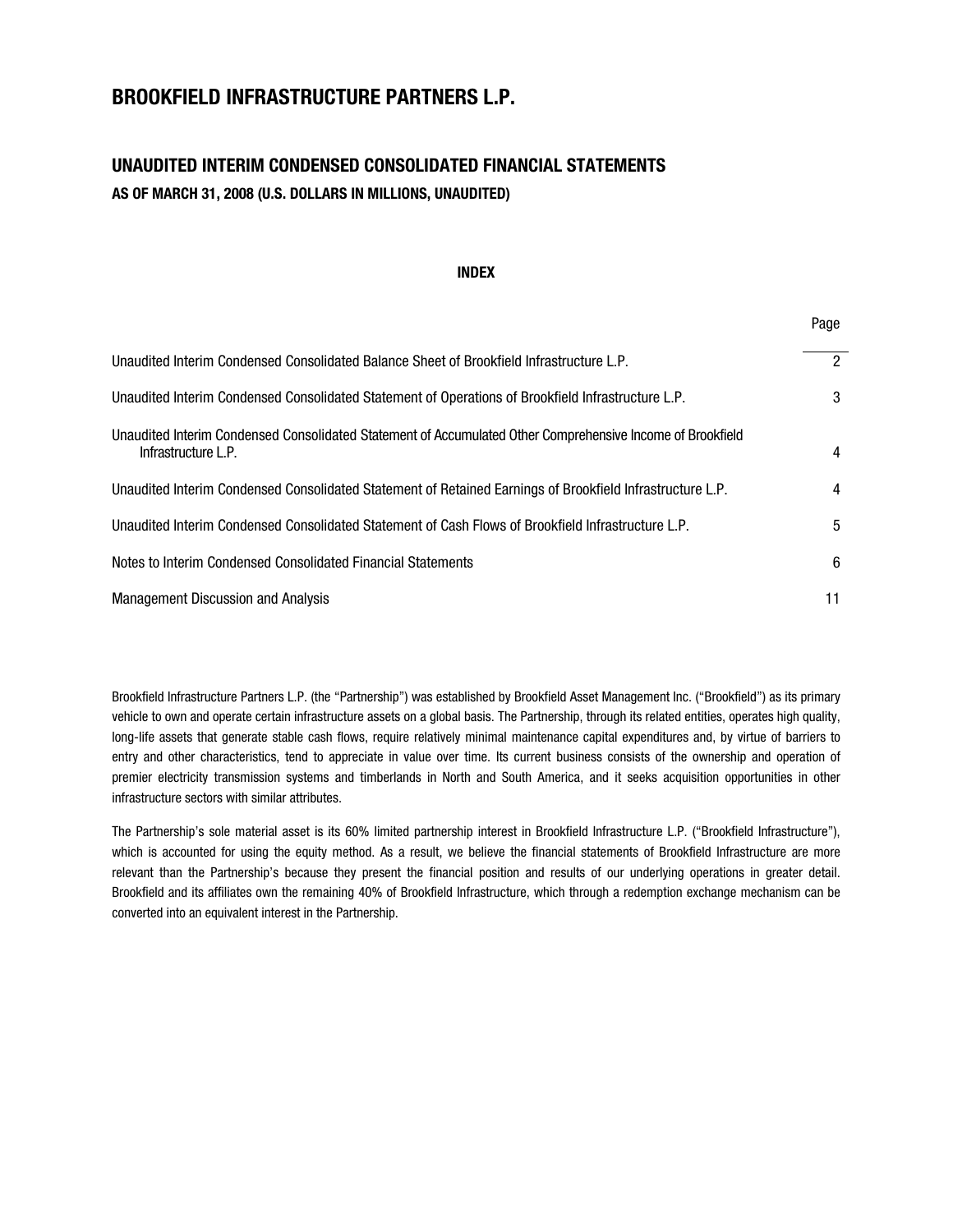# **UNAUDITED INTERIM CONDENSED CONSOLIDATED BALANCE SHEET**

|                                        | As of          | As of             |
|----------------------------------------|----------------|-------------------|
| US\$ MILLIONS, UNAUDITED               | March 31, 2008 | December 31, 2007 |
|                                        |                |                   |
| Assets                                 |                |                   |
| <b>Current assets</b>                  |                |                   |
| Cash and cash equivalents              | \$<br>121.6    | \$<br>221.3       |
| Accounts receivable and other          | 9.3            | 9.2               |
| <b>Total current assets</b>            | 130.9          | 230.5             |
|                                        |                |                   |
| Cost accounted investments             | 195.2          | 195.2             |
| Equity accounted investments (Note 3)  | 514.0          | 505.8             |
| Property, plant and equipment (Note 4) | 204.5          | 210.6             |
| Other assets                           | 5.1            | 2.8               |
| Deferred taxes                         | 13.0           | 13.0              |
|                                        | \$1,062.7      | \$1,157.9         |
|                                        |                |                   |
| Liabilities and partnership capital    |                |                   |
| <b>Liabilities</b>                     |                |                   |
| Accounts payable and other liabilities | \$<br>2.2      | \$<br>14.9        |
| Non-recourse borrowings (Note 5)       | 116.0          | 115.0             |
| Deferred tax liabilities               | 4.6            | 23.7              |
| Preference shares                      | 20.0           | 20.0              |
| <b>Total liabilities</b>               | 142.8          | 173.6             |
|                                        |                |                   |
| Redeemable partnership units (Note 6)  | 273.5          | 354.2             |
| Partnership capital                    |                |                   |
| Retained earnings                      | 60.9           | 22.4              |
| Accumulated other comprehensive income | 31.4           | 21.3              |
| Partnership units                      | 554.1          | 586.4             |
|                                        | \$1,062.7      | \$1,157.9         |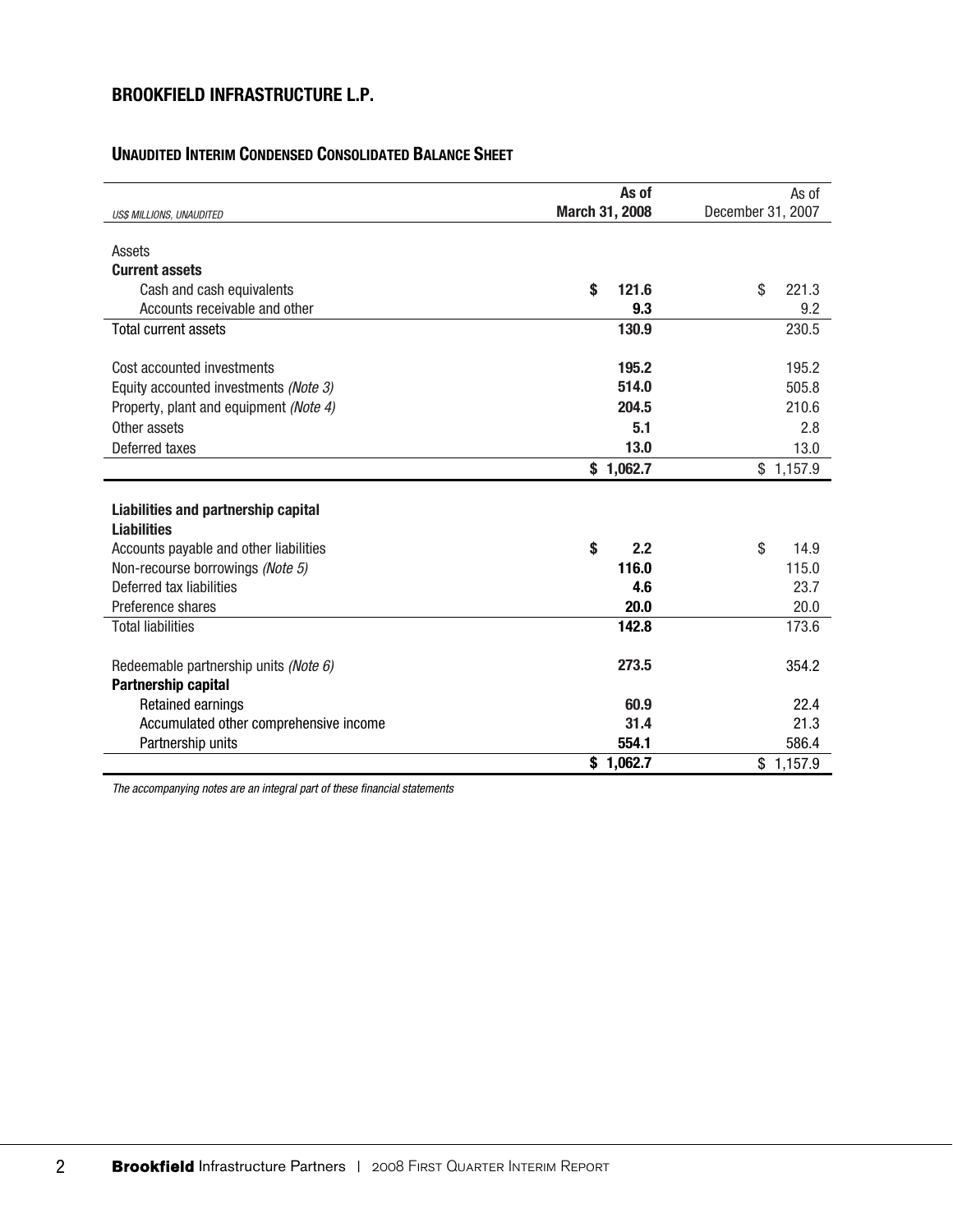# **UNAUDITED INTERIM CONDENSED CONSOLIDATED STATEMENT OF OPERATIONS**

|                                                      | For the three-month period<br>ended March 31 |           |
|------------------------------------------------------|----------------------------------------------|-----------|
| US\$ MILLIONS, UNAUDITED                             | 2008                                         | 2007      |
|                                                      |                                              |           |
| Revenues                                             | S<br>1.7                                     | \$        |
| Cost of revenues (exclusive of depreciation expense) | (0.1)                                        |           |
| Depreciation expense                                 | (0.4)                                        |           |
| Gross margin                                         | 1.2                                          |           |
| Selling, general and administrative expenses         | (2.3)                                        |           |
| Losses on disposal of property, plant and equipment  | (0.1)                                        |           |
| Pre-acquisition income of acquired entity (Note 2)   | 2.6                                          | 2.0       |
| Investment income                                    | 5.6                                          |           |
| Other income                                         | 0.5                                          |           |
|                                                      | 7.5                                          | 2.0       |
| Interest expense                                     | (0.4)                                        |           |
| Net income before below noted items                  | 7.1                                          | 2.0       |
| Income tax expense                                   | (0.1)                                        |           |
| Losses from equity accounted investments             | (1.4)                                        |           |
| Net income                                           | 5.6                                          | \$<br>2.0 |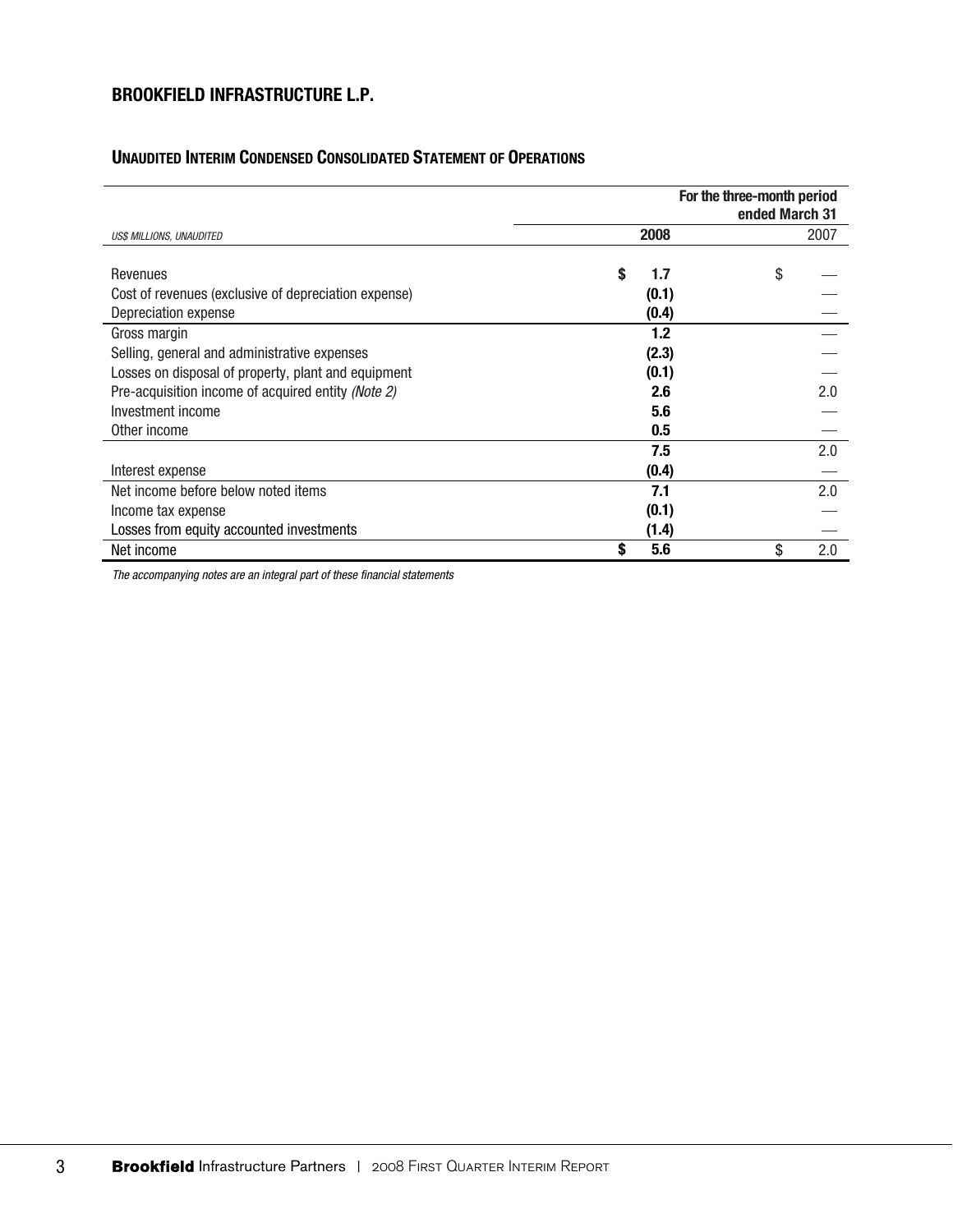## **UNAUDITED INTERIM CONDENSED CONSOLIDATED STATEMENT OF ACCUMULATED OTHER COMPREHENSIVE INCOME**

| For the three-month period                                                    |  |              | ended March 31 |            |
|-------------------------------------------------------------------------------|--|--------------|----------------|------------|
| US\$ MILLIONS, UNAUDITED                                                      |  | 2008         |                | 2007       |
| Accumulated other comprehensive income, opening<br>Other comprehensive income |  | 21.3<br>10.1 |                | 8.8<br>0.8 |
| Accumulated other comprehensive income, closing                               |  | 31.4         |                | 9.6        |

*The accompanying notes are an integral part of these financial statements* 

# **UNAUDITED INTERIM CONDENSED CONSOLIDATED STATEMENT OF RETAINED EARNINGS**

|                                                                                                                                                                               | For the three-month period<br>ended March 31 |                               |                  |
|-------------------------------------------------------------------------------------------------------------------------------------------------------------------------------|----------------------------------------------|-------------------------------|------------------|
| US\$ MILLIONS, UNAUDITED                                                                                                                                                      |                                              | 2008                          | 2007             |
| Retained earnings, opening<br>Net income for the period<br>Fair value adjustment on redeemable partnership units (Note 6)<br>Adjustment related to acquired entities (Note 6) | S                                            | 22.4<br>5.6<br>80.7<br>(44.4) | 14.2<br>S<br>2.0 |
| Distributions to unitholders                                                                                                                                                  |                                              | (3.4)                         |                  |
| Retained earnings, closing                                                                                                                                                    |                                              | 60.9                          | 16.2             |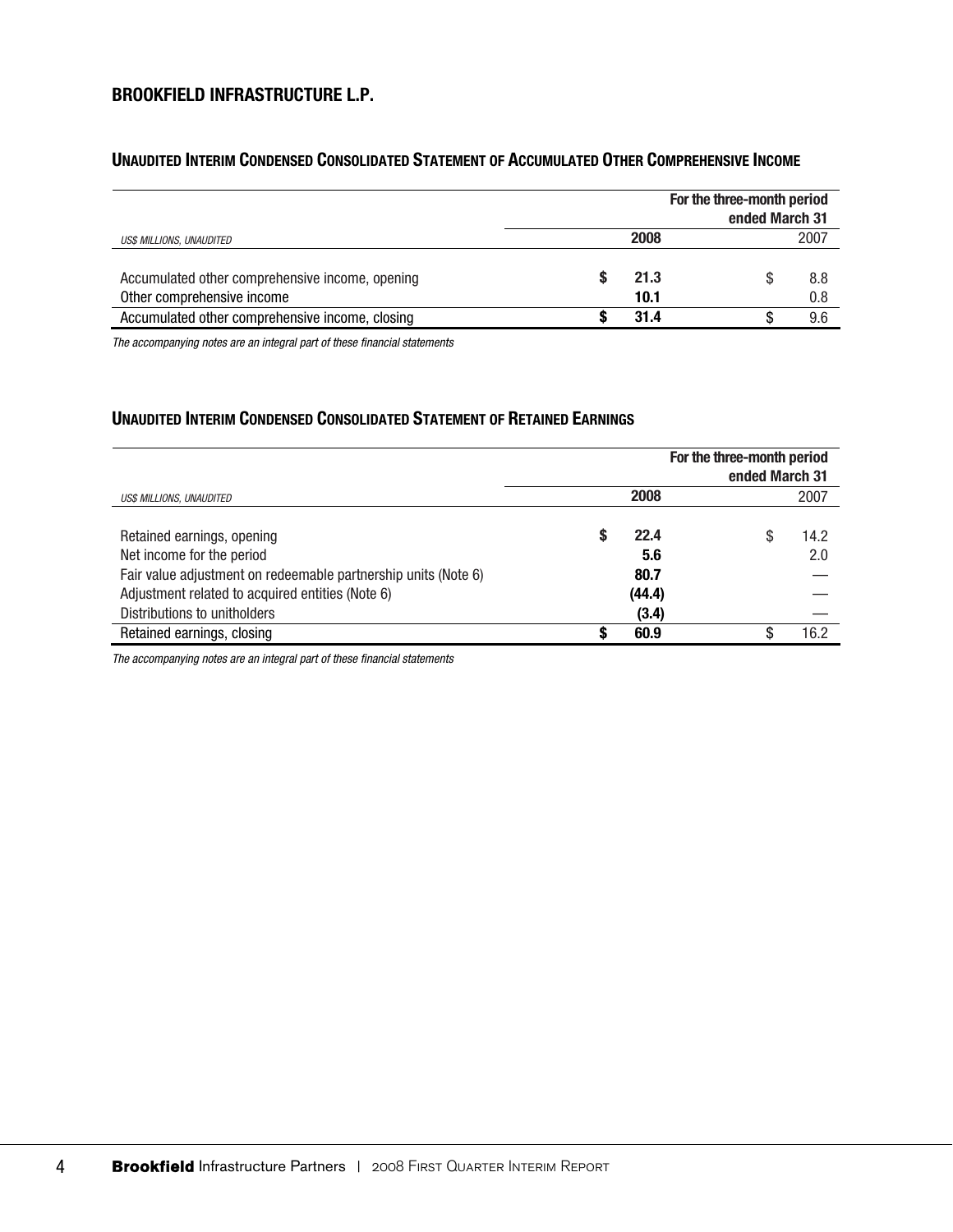## **UNAUDITED INTERIM CONDENSED CONSOLIDATED STATEMENT OF CASH FLOWS**

|                                                                                       |             |        | For the three-month period<br>ended March 31 |              |
|---------------------------------------------------------------------------------------|-------------|--------|----------------------------------------------|--------------|
| US\$ MILLIONS, UNAUDITED                                                              |             | 2008   |                                              | 2007         |
| <b>Operating activities</b>                                                           |             |        |                                              |              |
| Net income                                                                            | \$          | 5.6    | \$                                           | 2.0          |
| Adjustments for non-cash items:                                                       |             |        |                                              |              |
| Losses from equity accounted investments                                              |             | 1.4    |                                              |              |
| Depreciation                                                                          |             | 0.4    |                                              |              |
| Losses on disposal of property, plant and equipment                                   |             | 0.1    |                                              |              |
| Change in non-cash working capital, net                                               |             | (10.2) |                                              | (3.4)        |
| Cash used in operating activities                                                     |             | (2.7)  |                                              | (1.4)        |
| <b>Investment activities</b><br>Acquisition of Ontario Transmission (Note 7)          |             | (93.6) |                                              |              |
| Cash used in investing activities                                                     |             | (93.6) |                                              |              |
| <b>Financing activities</b><br>Distributions to unitholders                           |             | (3.4)  |                                              |              |
| Cash used in financing activities                                                     |             | (3.4)  |                                              |              |
| Cash and cash equivalents<br>Change during the period<br>Balance, beginning of period | 221.3       | (99.7) |                                              | (1.4)<br>4.3 |
| Balance, end of period                                                                | \$<br>121.6 |        | \$                                           | 2.9          |
|                                                                                       |             |        |                                              |              |
| Cash interest paid                                                                    | \$          | 1.8    | \$                                           | 1.5          |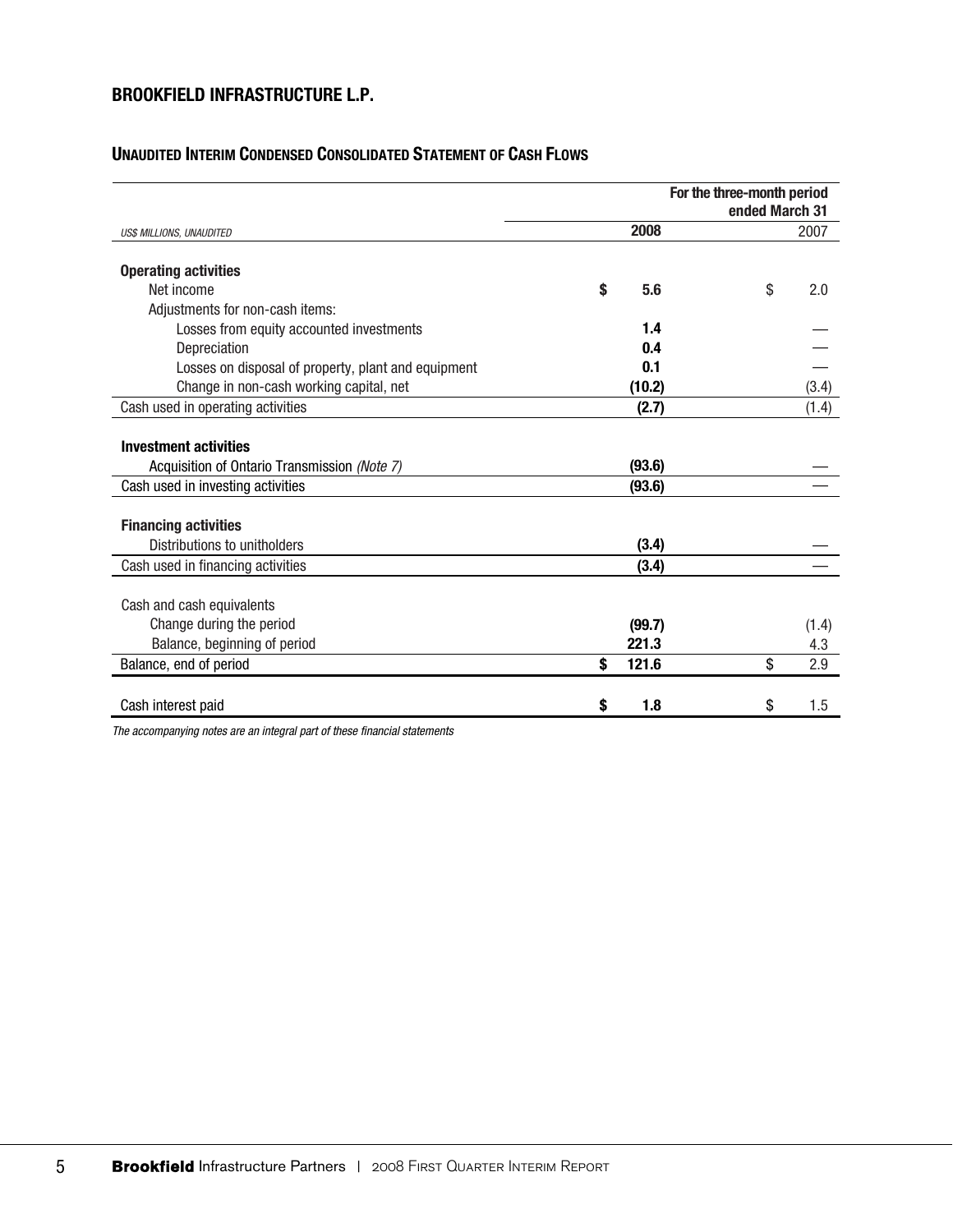### **NOTES TO CONSOLIDATED FINANCIAL STATEMENTS - UNAUDITED**

For the period from January 1, 2008 to March 31, 2008

## **1. ORGANIZATION AND DESCRIPTION OF THE BUSINESS**

Brookfield Infrastructure L.P. ("Brookfield Infrastructure") consists of interests in electricity transmission and timber operations in North and South America.

In May 2007, Brookfield Asset Management Inc. ("Brookfield") announced its intention to spin-off a portion of its infrastructure assets through a special dividend to the holders of its Class A limited voting shares and Class B limited voting shares (the "Spin-off"). Prior to the Spin-off, Brookfield restructured its infrastructure division so that portions of its operations were owned by Brookfield Infrastructure. At the time of the reorganization, Brookfield owned approximately 61% of the limited partnership units of Brookfield Infrastructure directly, and a wholly owned subsidiary of Brookfield owned exchangeable units of Brookfield Infrastructure representing approximately 39% of the limited partnership units of Brookfield Infrastructure. Brookfield transferred 60% of the limited partnership units of Brookfield Infrastructure that it owned to Brookfield Infrastructure Partners L.P. ("BIP"), a newly formed limited partnership, in consideration for units of BIP. These BIP units were then distributed by Brookfield to holders of its Class A limited voting shares and Class B limited voting shares as a special dividend on January 31, 2008.

### **2. SUMMARY OF ACCOUNTING POLOCIES**

#### **BASIS OF PRESENTATION**

The unaudited interim condensed consolidated financial statements of Brookfield Infrastructure have been prepared in accordance with accounting principles generally accepted in the United States ("GAAP") and the rules and regulations of the U.S. Securities and Exchange Commission (the "SEC"), for the preparation of interim financial information. They do not include all information and notes required by GAAP in the preparation of annual consolidated financial statements. The accounting policies used in the preparation of the unaudited interim condensed consolidated financial statements are the same as those described in Brookfield Infrastructure's audited consolidated financial statements prepared in accordance with GAAP for the year ended December 31, 2007.

Brookfield Infrastructure believes all adjustments necessary for a fair presentation of the results for the periods presented have been made and all such adjustments were of a normal recurring nature. The financial results for the three months ended March 31, 2008 are not necessarily indicative of financial results for the full year. The unaudited condensed consolidated financial statements should be read in conjunction with Brookfield Infrastructure's financial statements contained in BIP's Annual Report on Form 20-F for the year ended December 31, 2007, filed with the SEC.

Upon close of the spin-off of Brookfield Infrastructure from Brookfield on January 31, 2008, Brookfield Infrastructure's ownership interest in its underlying operations were the following: 10.7% of Transelec Chile S.A. ("Transelec"), 37.5% of Island Timberlands Limited Partnership ('Island Timberlands"), 30% of Longview Timber Holdings Corp. ("Longview") and between 7-18% of five companies within a group of companies of Transmissions Brasilerios de Companies ("TBE"). On March 12, 2008, Brookfield Infrastructure acquired 100% of the assets and liabilities of the transmission division of Great Lakes Power Limited (GLPL), ("the Ontario Transmission" operations) which was an entity owned and controlled by Brookfield at the time of the acquisition by Brookfield Infrastructure. This transaction constitutes a reorganization of entities under common control, and has been accounted for in a manner similar to a pooling of interests. Accordingly, these financial statements have been presented giving retroactive effect to the transaction described above using historical carrying costs of the assets and liabilities of Ontario Transmission for all periods presented.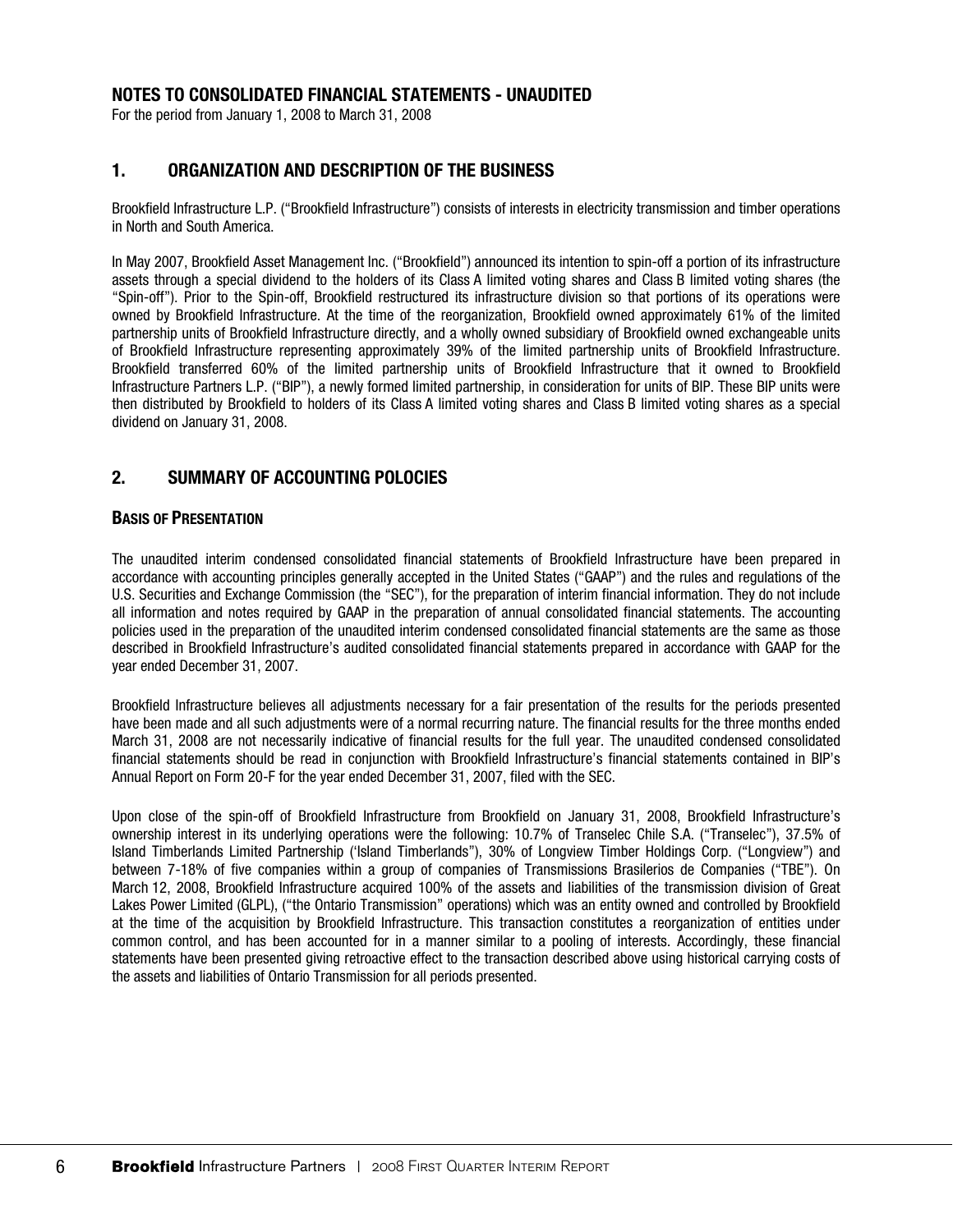The following table illustrates our policy used to account for our significant entities:

| <b>Consolidation Method at March 31, 2008</b> |                  |               |
|-----------------------------------------------|------------------|---------------|
|                                               | Ownership %      | <b>Method</b> |
|                                               |                  |               |
| Ontario Transmission                          | 100.0%           | Consolidation |
| Transelec                                     | 10.7%            | Equity        |
| Longview                                      | 30.0%            | Equity        |
| <b>Island Timberlands</b>                     | 37.5%            | Equity        |
| TBE                                           | $7.0\% - 18.0\%$ | Cost          |

We present the results of the Ontario Transmission prior to the date of acquisition as pre-acquisition income of acquired entity.

All figures are presented in millions of United States Dollars unless otherwise noted.

### **RECENTLY ADOPTED ACCOUNTING STANDARDS**

i) SFAS 157, "Fair Value Measurements"

*Fair Value Measurements*. In September 2006, the FASB issued SFAS 157, "Fair Measurements" ("SFAS 157"). SFAS 157, defines fair value as the price that would be received to sell an asset or paid to transfer a liability in an orderly transaction between market participants at the measurement date. Financial assets and liabilities carried at fair value will be classified and disclosed in one of the following three categories.

Level 1: Quoted market prices in active markets for identical assets or liabilities.

Level 2: Observable market based inputs or unobservable inputs that are corroborated by market data.

Level 3: Unobservable inputs that are not corroborated by market data.

Level 1 consists of financial instruments whose value is based on quoted market prices such as exchange-traded instruments and listed equities.

The Partnership adopted SFAS 157 on January 1, 2008, as required for financial assets and financial liabilities.

The following table presents additional information about the partnership's financial assets and liabilities which are measured at fair value on a recurring basis as of March 31, 2008.

| <b>USS MILLIONS</b>          | <b>Recurring Fair Value Measurements</b> |                    |
|------------------------------|------------------------------------------|--------------------|
|                              |                                          | Level <sup>+</sup> |
| Cash                         |                                          | 121.6              |
| Redeemable Partnership units |                                          | 273.5              |

## **3. EQUITY ACCOUNTED INVESTMENTS**

Brookfield Infrastructure's net investment in equity accounted entities includes the following:

|                           |             | <b>Book Value</b>                          |       |  |       |
|---------------------------|-------------|--------------------------------------------|-------|--|-------|
| <b>US\$ MILLIONS</b>      | Ownership % | <b>March 31, 2008</b><br>December 31, 2007 |       |  |       |
|                           |             |                                            |       |  |       |
| Transelec                 | 10.7%       |                                            | 144.4 |  | 128.4 |
| Longview                  | 30.0%       |                                            | 204.4 |  | 212.9 |
| <b>Island Timberlands</b> | 37.5%       |                                            | 165.2 |  | 164.5 |
|                           |             |                                            | 514.0 |  | 505.8 |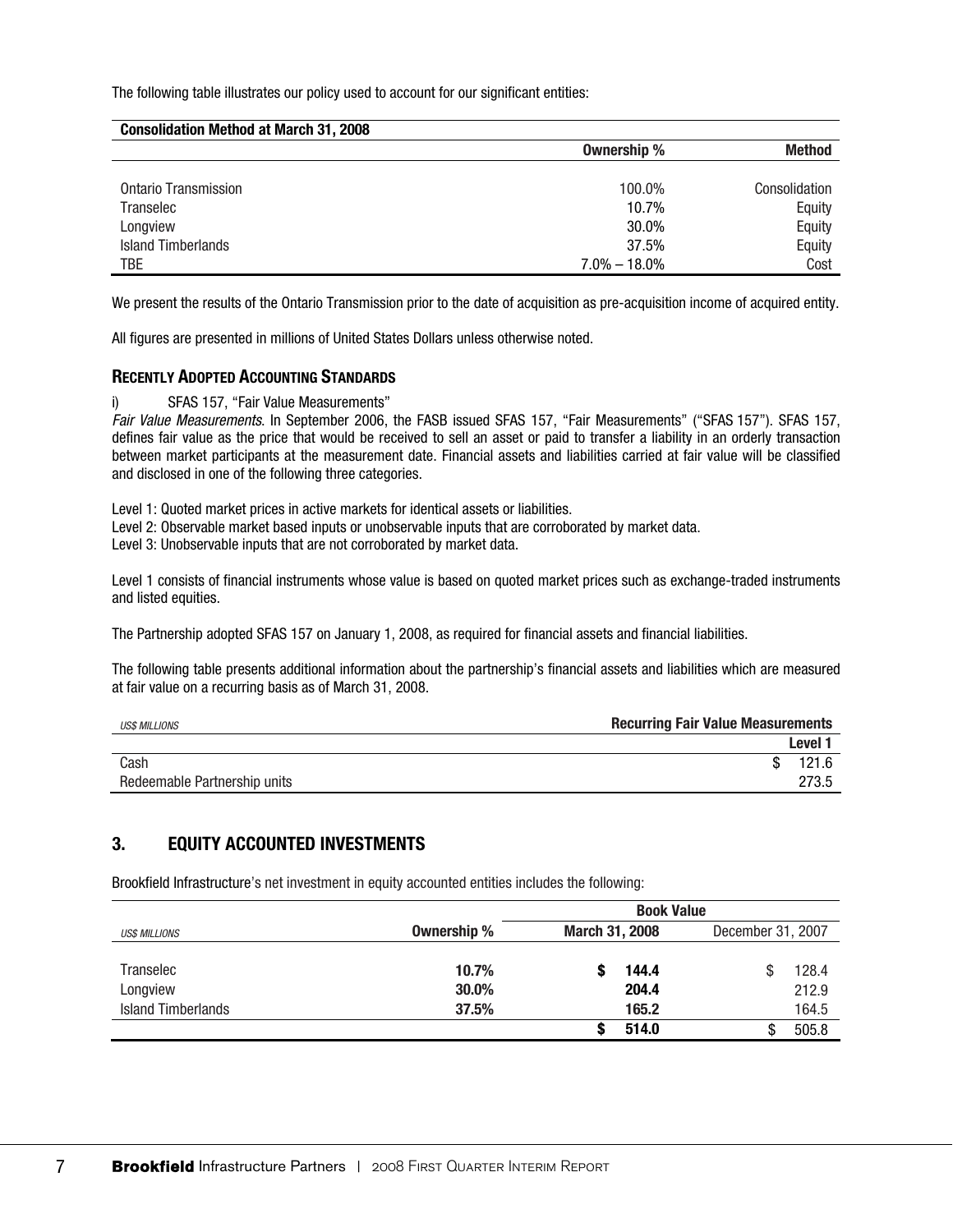The following table presents certain summarized financial information based on a 100% ownership interest in each on of Brookfield Infrastructure's equity accounted for entities in total, for all investments in equity accounted affiliates based on a 100% ownership interest in each entity:

| FOR THE THREE MONTHS PERIOD ENDED MARCH 31, 2008 |                  |
|--------------------------------------------------|------------------|
| <b>USS MILLIONS</b>                              |                  |
|                                                  |                  |
| Gross revenue                                    | \$<br>177.3      |
| Costs and expense applicable to gross revenue    | (68.7)           |
| Net operating income                             | 108.6            |
| Investment income                                | (9.1)            |
| Cash taxes                                       | (0.7)            |
| Interest expense                                 | (42.5)           |
| Adjusted net operating income                    | 56.3             |
| Deprecation, depletion and amortization          | (42.8)           |
| Deferred taxes and other                         | (21.6)           |
| Net loss                                         | \$<br>(8.1)      |
|                                                  |                  |
| <b>AS AT MARCH 31,2008</b>                       |                  |
| <b>USS MILLIONS</b>                              |                  |
|                                                  |                  |
| <b>Current assets</b>                            | \$<br>240.5      |
| Non-current assets                               | 7,484.0          |
| <b>Total assets</b>                              | \$<br>7,724.5    |
|                                                  |                  |
| <b>Current liabilities</b>                       | \$<br>(403.6)    |
| Non-current liabilities                          | (5,008.7)        |
| <b>Total liabilities</b>                         | \$<br>(5, 412.3) |

# **4. PROPERTY PLANT AND EQUIPMENT**

|                                                    |           |              | March 31,<br>2008 | December 31,<br>2007 |
|----------------------------------------------------|-----------|--------------|-------------------|----------------------|
|                                                    |           | Accumulated  | <b>Net</b>        | <b>Net</b>           |
| <b>USS MILLIONS</b>                                | Cost      | Depreciation | <b>Book Value</b> | <b>Book Value</b>    |
|                                                    |           |              |                   |                      |
| Land                                               | \$<br>0.5 | S            | 0.5<br>S          | \$<br>0.5            |
| <b>Buildings</b>                                   | 17.3      | 3.8          | 13.5              | 10.9                 |
| Transmission stations, towers and related fixtures | 242.9     | 59.1         | 183.8             | 193.6                |
| Other                                              | 6.7       |              | 6.7               | 5.6                  |
|                                                    | \$267.4   | \$62.9       | \$204.5           | \$210.6              |

# **5. NON – RECOURSE BORROWINGS**

| <b>US\$ MILLIONS</b>                                                       | March 31,<br>2008 | December 31,<br>2007 |
|----------------------------------------------------------------------------|-------------------|----------------------|
| Series 1 First Mortgage Bonds<br>Less: Unamortized deferred financing fees | \$116.9<br>0.9    | 115.0<br>S           |
|                                                                            | 116.0             | 115.0                |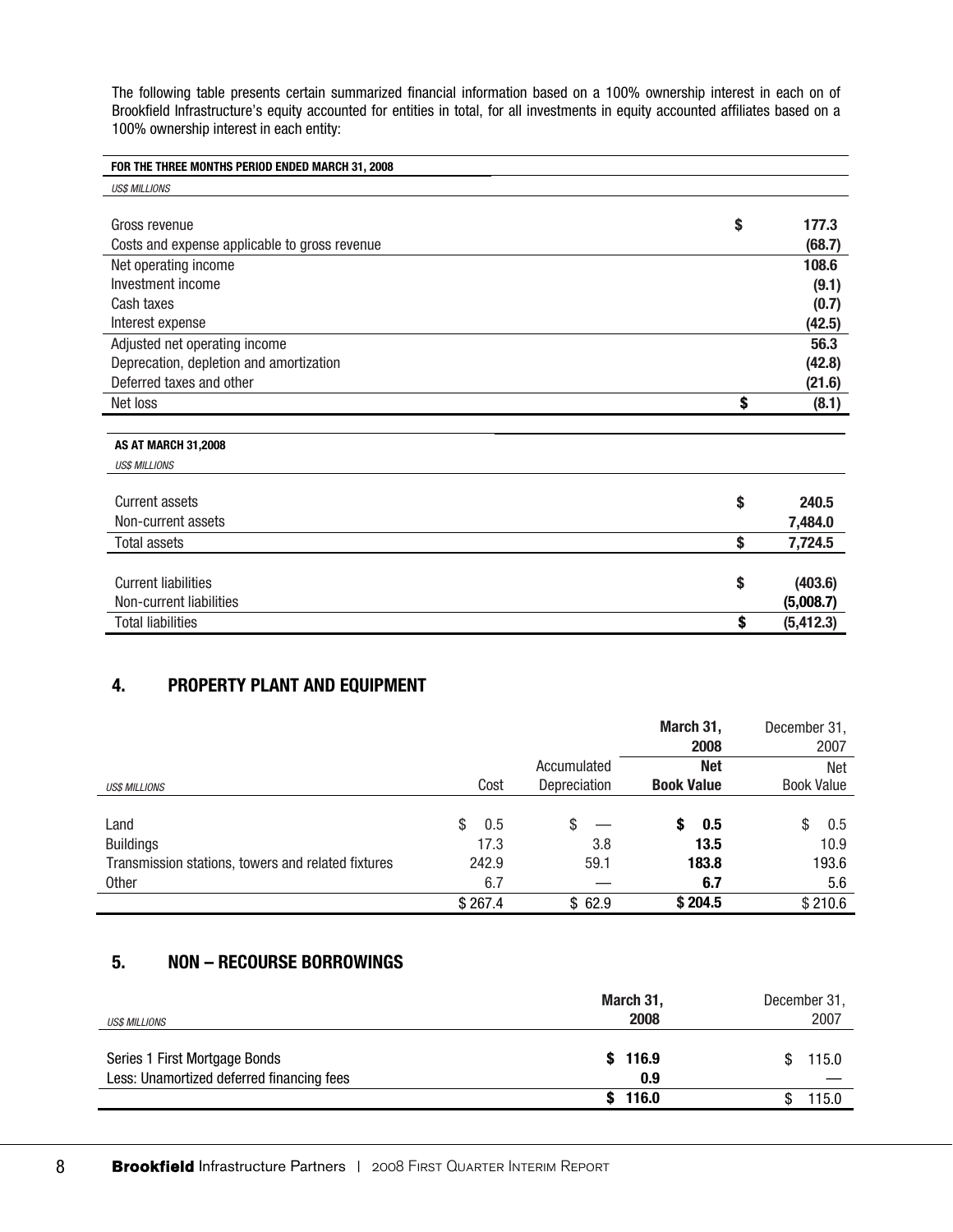The Series 1 First Mortgage Bonds bear interest at a rate of 6.6%. Semi-annual payments of interest only are due and payable on June and December 16 each year until and including June 2013. Equally blended semi-annual payments of principal and interest will commence on December 16, 2013 and will continue until June 16, 2023. The remaining principal balance of the Series 1 Bonds will be fully due on June 16, 2023.

# **6. PARTNERSHIP CAPTIAL**

Brookfield Infrastructure has issued limited partnership units that may, at the request of the holder, require Brookfield Infrastructure to redeem all or a portion of the holder's units of Brookfield Infrastructure for cash after two years from the date of closing of the Spin-off. This right is subject to BIP's right of first refusal which entitles it, at its sole discretion, to elect to acquire any unit so presented to Brookfield Infrastructure in exchange for one of BIP's units (subject to certain customary adjustments). Based on the number of BIP units issued in the Spin-off, Brookfield's aggregate limited partnership interest in Brookfield Infrastructure would be 39% if Brookfield exercised its redemption right in full and BIP fully exercised its right of first refusal. The units are considered mezzanine equity and are recorded at their fair value. As at March 31, 2008, fair value of these units was lower than book value by \$80.7 million, which was recorded in retained earnings.

Brookfield Infrastructure has also issued partnership units that are held by BIP and represent 60% of its capital base.

The caption "adjustment related to acquired entities" recorded in the statement of retained earnings, is related to the acquisition of Ontario Transmission, a transaction that was accounted for as part of a reorganization of entities under common control, as described in Note 2.

## **7. ACQUISTIONS**

Ontario Transmission was acquired by Brookfield Infrastructure on March 12, 2008. With the transaction, Brookfield Infrastructure acquired 550 km of 44 kV to 230 kV transmission lines in Canada that comprise an important component of Ontario's transmission system that connects generation in Northern Ontario to electricity demand in Southern Ontario.

Brookfield Infrastructure acquired the assets and liabilities for \$93.6 million. The purchase was financed with cash on hand that was contributed to the partnership upon spin-off.

This acquisition was recorded at historical carrying values of Ontario Transmission's assets and liabilities as described below.

| <b>US\$ MILLIONS</b>          |   | March 12, 2008 |  |
|-------------------------------|---|----------------|--|
|                               |   |                |  |
| Current assets                | S | 5.3            |  |
| Property, plant and equipment |   | 208.4          |  |
| Other assets                  |   | 1.3            |  |
| <b>Current liabilities</b>    |   | (2.4)          |  |
| Non-recourse borrowings       |   | (119.0)        |  |
| Total                         | œ | 93.6           |  |

## **8. RELATED PARTY TRANSACTION**

In the normal course of operations, the Partnership enters into various transactions on market terms with related parties. These transactions have been measured at exchange value and are recognized in the condensed consolidated financial statements.

Ontario Transmission has provided advances to and received advances from related parties in the normal course of operations. Ontario Transmission has also provided advances to and received advances from other divisions of GLPL. These advances are non-interest bearing, unsecured and due on demand.

At period end \$4.9 million was due from related parties (as at December 31, 2007 - \$3.7 million) and no amounts were due to related parties (as at December 31, 2007 - \$0.6 million).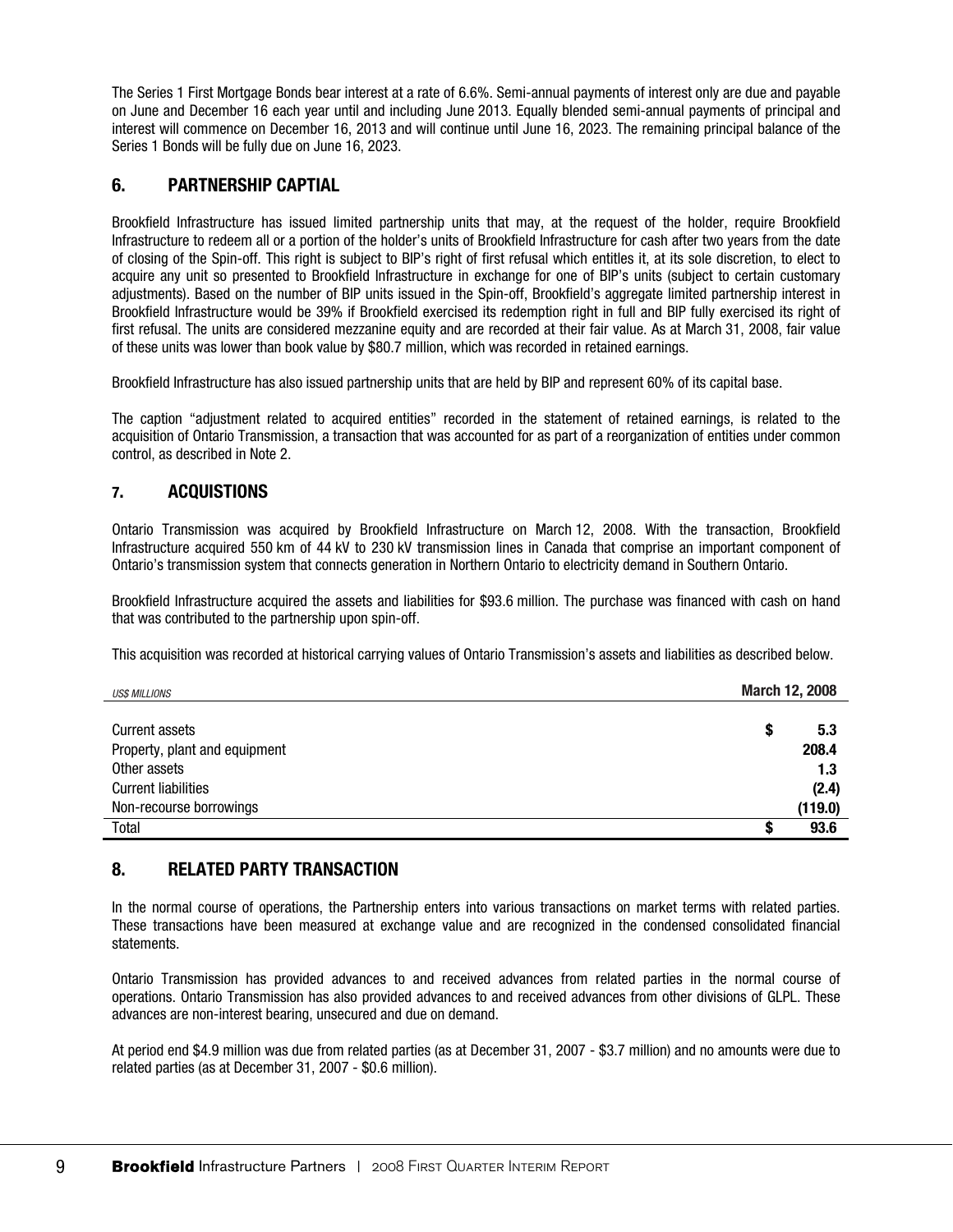# **9. SEGMENTED INFORMATION**

Brookfield Infrastructure's operating segments are electricity transmission and timber. A key measure most often used by the Chief Operating Decision Maker in assessing performance and in making resource allocation decisions is adjusted net operating income ("ANOI") which enables the determination of cash return on equity deployed. ANOI is defined as net income excluding the impact of depreciation, depletion and amortization, deferred taxes, pre-acquisition income of acquired entity and other non-cash items. The following table provides each segment's results based on the format that management organizes its segments in order to make operating decisions and assess performance. Each segment is presented on both a 100% basis and a proportional basis, taking into account Brookfield Infrastructure's ownership interest in operations accounted for using the consolidation and equity methods. For cost accounted investments, the segment results reflect dividend income.

|                                                                        | <b>Electricity Transmission</b> |                             | <b>Timber</b> |                                    |           |        |
|------------------------------------------------------------------------|---------------------------------|-----------------------------|---------------|------------------------------------|-----------|--------|
| FOR THE THREE MONTH PERIOD ENDED MARCH 31, 2008<br><b>USS MILLIONS</b> | 100%                            | Partnership<br><b>Share</b> | 100%          | <b>Partnership</b><br><b>Share</b> | Corporate | Total' |
| Gross revenue<br>Dividend income                                       | \$87.4<br>5.6                   | \$10.9<br>5.6               | \$91.6        | \$31.1                             | \$        |        |
| Direct costs                                                           | (10.8)                          | (1.4)                       | (58.3)        | (19.9)                             | (1.8)     |        |
| Net operating income                                                   | 82.2                            | 15.1                        | 33.3          | 11.2                               | (1.8)     |        |
| Investment and other income                                            |                                 |                             | 1.2           | 0.4                                | 0.5)      |        |
| Interest expense                                                       | (21.5)                          | (2.7)                       | (20.6)        | (6.6)                              | (0.3)     |        |
| Cash taxes                                                             | (0.1)                           | (0.1)                       | (0.7)         | (0.3)                              |           |        |
| Adjusted net operating income                                          | 60.6                            | 12.3                        | 13.2          | 4.7                                | (1.6)     |        |
| Depreciation, depletion and amortization                               | (18.6)                          | (2.3)                       | (27.5)        | (8.6)                              |           |        |
| Pre-acquisition income of acquired entity                              | 2.6                             | 2.6                         |               |                                    |           |        |
| Deferred taxes and other items                                         | (35.0)                          | (3.8)                       | 7.8           | 2.3                                |           |        |
| Net income (losses)                                                    | \$<br>9.6                       | S<br>8.8                    | \$ (6.5)      | \$(1.6)                            | \$ (1.6)  | \$5.6  |

*1. The majority of Brookfield Infrastructure's investments are accounted for using the equity method or cost method of accounting in accordance with U.S. GAAP (note 2). This results in the earnings from these investments being presented in one line on the income statement. The above table presents the detailed components making up net income for investments accounted for using the consolidation, equity and cost methods in a more fulsome manner. Accordingly, with the exception of net income, the totals of each line item in the above table will not agree to the Statement of Operations.*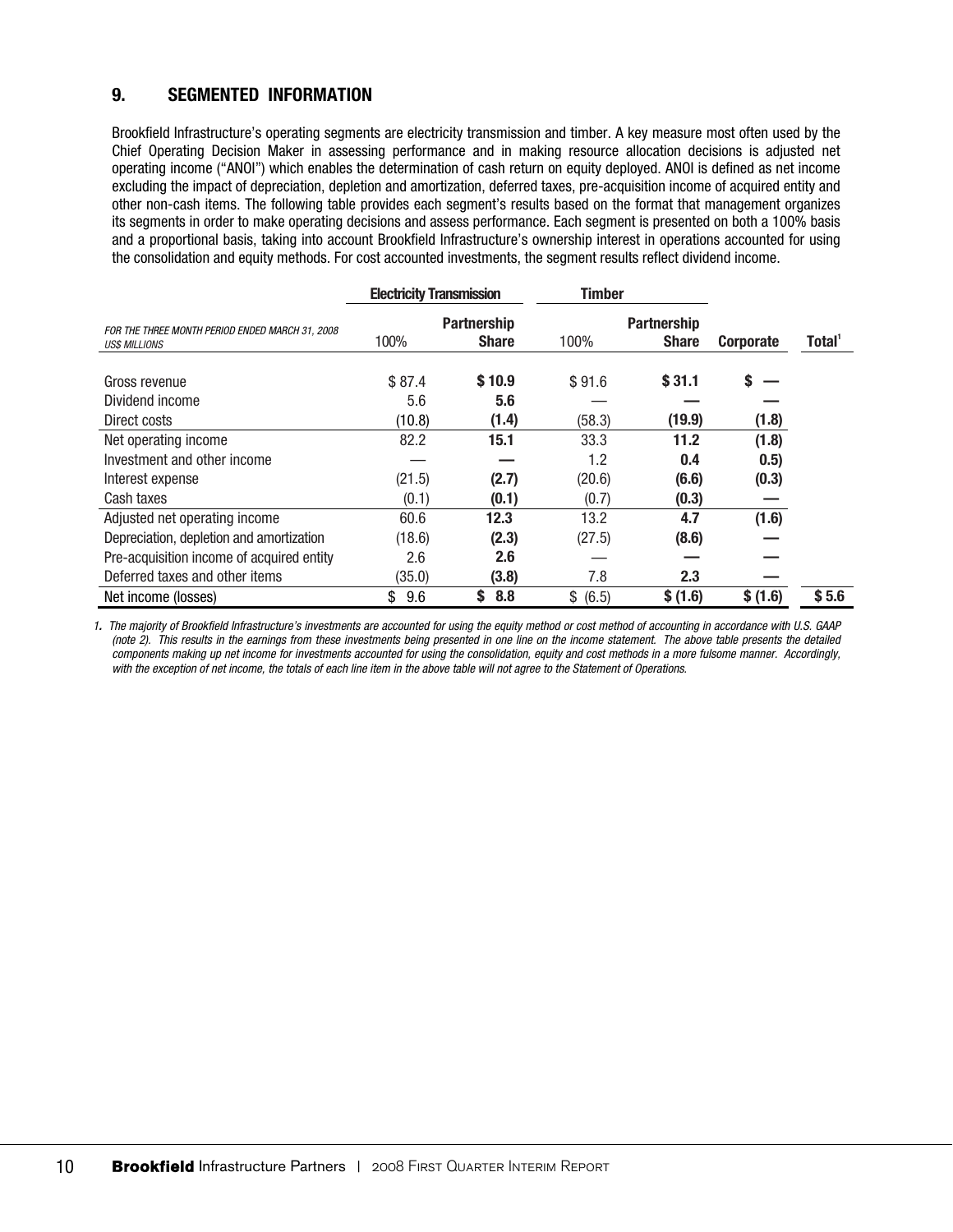## **MANAGEMENT DISCUSSION AND ANALYSIS**

#### **BUSINESS OVERVIEW**

Brookfield Infrastructure Partners L.P. (the "Partnership") was established by Brookfield Asset Management Inc. ("Brookfield") as its primary vehicle to own and operate certain infrastructure assets on a global basis. The Partnership, through its related entities, operates high quality, long-life assets that generate stable cash flows, require relatively minimal maintenance capital expenditures and, by virtue of barriers to entry and other characteristics, tend to appreciate in value over time. Its current business consists of the ownership and operation of premier electricity transmission systems and timberlands in North and South America, and it seeks acquisition opportunities in other infrastructure sectors with similar attributes.

#### **BASIS OF PRESENTATION**

The Partnership's sole material asset is its 60% limited partnership interest in Brookfield Infrastructure L.P. ("Brookfield Infrastructure"), which is accounted for using the equity method. As a result, we believe the financial statements of Brookfield Infrastructure are more relevant than the Partnership's because they present the financial position and results of our underlying operations in greater detail. Upon close of the spin-off of Brookfield Infrastructure from Brookfield on January 31, 2008, Brookfield Infrastructure's ownership interests in its underlying operations were the following: 10.7% of Transelec Chile S.A. ("Transelec" or our "Chilean transmission operations"), 37.5% of Island Timberlands Limited Partnership ("Island Timberlands" or our "Canadian timber operations"), 30% of Longview Timber Holdings Corp. ("Longview" or our "U.S. timber operations") and between 7-18% of five companies within a group of companies of Transmissions Brasilerios de Companies ("TBE").

On March 12, 2008, Brookfield Infrastructure acquired 100% of the transmission division of Great Lakes Power Limited (our "Ontario Transmission" operations) which was an entity owned and controlled by Brookfield at the time if the acquisition by Brookfield Infrastructure. The transaction constitutes a reorganization of entities under common control, and has been accounted for in a manner similar to a pooling of interests. Accordingly, these financial statements have been presented giving retroactive effect to the transaction described above using historical carrying costs of the assets and liabilities of Great Lakes Power Limited for all periods presented. We present the results of the Ontario Transmission prior to the date of acquisition as pre-acquisition income of acquired entity.

The unaudited results reflect the financial position and results of Brookfield Infrastructure's operations for the three-month period ended March 31, 2008.

We will also discuss our results on a proforma basis to reflect the following transactions as if they occurred on January 1, 2008:

- Brookfield Infrastructure's increased investment in Transelec on April 3, 2008, which increased our ownership to approximately 17.8%;
- The acquisition of 100% of our Ontario transmission operations; and
- The spin-off of Brookfield Infrastructure from Brookfield and related transactions including entry into the master services agreement with Brookfield (the "Master Services Agreement").

As our investments in our significant subsidiaries took place during various dates during the three-month period ended March 31, 2008, we believe that our discussions of this proforma information will give readers a better understanding of the continuing impact of the results of our operations that we expect on an on-going basis.

The pro forma financial information discussed below has been prepared based upon currently available information and assumptions deemed appropriate. The pro forma financial information is provided for information purposes only and may not be indicative of the results that would have occurred if the spin-off and the other transactions had been effected on the dates indicated nor is it necessarily indicative of future performance.

For each of its business segments, the following financial information package discusses Brookfield Infrastructure's results for its consolidated operations and its proportionate share of result for its equity accounted investments in order to demonstrate the impact of key value drivers of each of these segments on Brookfield Infrastructure's overall performance. Consistent with how the business is managed, the segments are electricity transmission and timber. Each of these platforms have their own management teams responsible for their operations and investments. Certain items, such as corporate administration costs, are not included in this segmented financial information.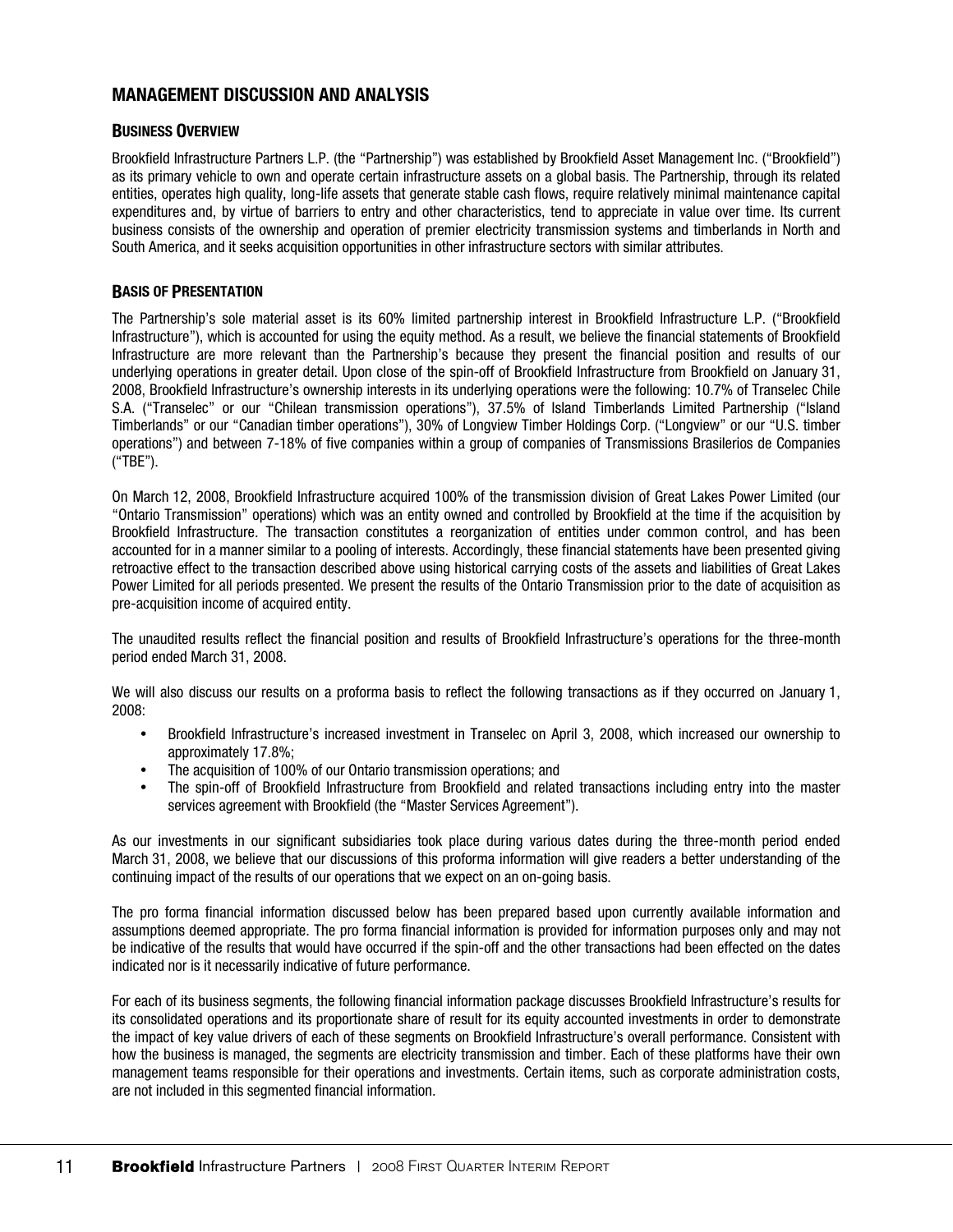All figures are provided in U.S. dollars, unless otherwise noted.

### **NON-GAAP FINANCIAL MEASURE**

To measure performance, we focus on net income as well as adjusted net operating income. We define adjusted net operating income ("ANOI") as net income excluding the impact of depreciation, depletion and amortization, deferred taxes and other items as discussed below. Furthermore, ANOI does not include pre-acquisition income from acquired entity as discussed above. Adjusted net operating income is a measure of operating performance that is not calculated in accordance with, and does not have any standardized meaning prescribed by, U.S. generally accepted accounting principles, or U.S. GAAP. Adjusted net operating income is therefore unlikely to be comparable to similar measures presented by other issuers. Adjusted net operating income has limitations as an analytical tool:

- Adjusted net operating income does not include depreciation and amortization expense; because we own capital assets with finite lives, depreciation and amortization expense recognizes the fact that we must maintain or replace our asset base in order to preserve our revenue generating capability;
- Adjusted net operating income does not include deferred income taxes, which may become payable if we own our assets for a long period of time; and
- Adjusted net operating income does not include performance fees accrued relating to our Canadian timber operations, which will be required to be paid in cash and which type of fee we expect to accrue in the future.

Because of these limitations, adjusted net operating income should not be considered as the sole measure of our performance and should not be considered in isolation from, or as a substitute for, analysis of our results as reported under U.S. GAAP. We compensate for these limitations by relying on our U.S. GAAP results and using adjusted net operating income only supplementally. However, adjusted net operating income is a key measure that management uses to evaluate the performance of our operations and forms the basis for our Partnership's distribution policy. When viewed with our U.S. GAAP results, we believe that adjusted net operating income provides a more complete understanding of factors and trends affecting our underlying operations. Adjusted net operating income allows our management to evaluate our businesses on the basis of cash return on net capital deployed by removing the effect of noncash and other items. We add back depreciation and amortization to remove the implication that our assets decline in value over time since we believe that the value of most or our assets will typically increase over time provided we make all necessary maintenance expenditures. We add back depletion because we endeavor to manage our timberlands on a sustainable basis over the long term. Furthermore, changes in asset values typically do not decline on a predetermined schedule, as suggested by accounting depreciation or depletion, but instead will inevitably vary upwards and downwards based on a number of market and other conditions that cannot be determined in advance. We add back deferred income taxes because we do not believe this item reflects the present value of the actual cash tax obligations we will be required to pay, particularly if our operations are held for a long period of time. Finally, we add back a performance fee payable to Brookfield by Island Timberlands. This performance fee was calculated based upon a percentage of the increased appraised value of timber and Higher and Better Use ("HBU") land assets held by our Canadian timber operations over a threshold level. We believe it is appropriate to measure our performance excluding the impact of this accrual as we expect that over time the financial impact of this fee will be more than offset by increased income associated with the increased appraised value of these assets, which benefit is not reflected in the period in which the related fee accrues. In addition, as a result of our fee netting mechanism which is designed to eliminate any duplication of fees, any performance fees will reduce future incentive distributions that may otherwise be made to Brookfield by Brookfield Infrastructure. As this credit is reflected as a reduction in distributions to Brookfield, it would not be reflected in adjusted net operating income without adding back the performance fee.

We provide reconciliations of this non-GAAP financial measure to the most directly comparable U.S. GAAP measure, which is net income. We urge you to review the U.S. GAAP financial measures contained herein, and to not rely on any single financial measure to evaluate Brookfield Infrastructure.

## **OVERVIEW OF PERFORMANCE**

In this section we review our performance and our financial position for the three months ended March 31, 2008. We also review our performance on a proforma basis as described earlier for the three months ended March 31, 2008 as compared to the three months ended March 31, 2007. Further details on our operations and financial position are contained within the review of Operating Platforms below.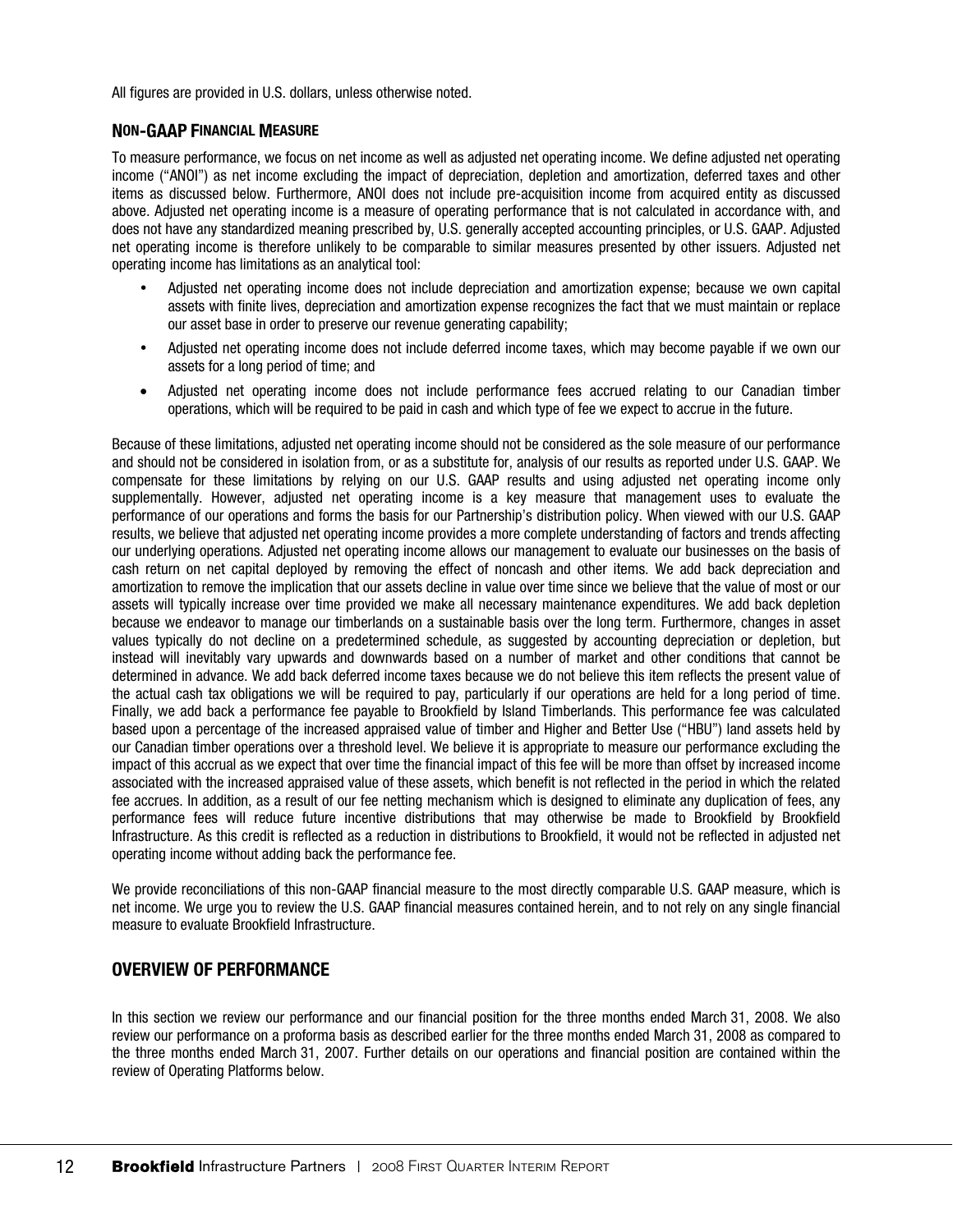### **RESULTS OF OPERATIONS**

The following table summarizes the results of Brookfield Infrastructure for the quarter.

|                                              | As at and for the Three Months Ended |                       |
|----------------------------------------------|--------------------------------------|-----------------------|
| US\$ MILLIONS, UNAUDITED                     |                                      | <b>March 31, 2008</b> |
|                                              |                                      |                       |
| Revenues                                     | \$                                   | 1.7                   |
| Losses from equity accounted for investments |                                      | (1.4)                 |
| Investment income                            |                                      | 5.6                   |
| Pre-acquisition income from acquired entity  |                                      | 2.6                   |
| Net income                                   |                                      | 5.6                   |
| Adjusted net operating income                |                                      | 15.4                  |
| <b>Total assets</b>                          |                                      | 1,062.7               |
| Non-recourse borrowings                      |                                      | 116.0                 |
| Partnership capital                          | \$                                   | 919.9                 |

Due to our levels of ownership and control, Brookfield Infrastructure's financial statements reflect a mix of consolidation accounting (Ontario transmission operations), equity accounting (Transelec, Island Timberlands, Longview) and cost accounting (TBE).

For the three months ended March 31, 2008, net income was \$5.6 million. Dividend income from our TBE investment was offset to a degree by losses on our equity accounted earnings, which reflected high levels of depreciation and depletion at our Chilean transmission and U.S. timber operations. ANOI for the quarter reflects a partial period of results from our Ontario transmission operations which was transferred into Brookfield Infrastructure on March 12, 2008, as well as a 10.7% ownership level of Transelec (versus our current ownership level of 17.8% as of April 4, 2008.) Net income for the quarter reflects a 10.7% ownership level of Transelec.

As at March 31, 2008, Brookfield Infrastructure had \$1,062.7 million in assets, \$116.0 million in non-recourse borrowings ascribed to our Ontario Transmission operations and \$919.9 million in partnership capital.

The following table reconciles net income to adjusted net operating income. In doing so, we add back to net income the amounts recorded in respect of depreciation, depletion and amortization, deferred taxes, pre-acquisition income from acquired entity and certain other items.

| US\$ MILLIONS, UNAUDITED                    | <b>For the Three Months</b><br>Ended March 31, 2008 |       |
|---------------------------------------------|-----------------------------------------------------|-------|
|                                             |                                                     |       |
| Net income                                  |                                                     | 5.6   |
| Add back or deduct the following:           |                                                     |       |
| Depreciation, depletion and amortization    |                                                     | 10.9  |
| Deferred taxes                              |                                                     | (4.4) |
| Pre-acquisition income from acquired entity |                                                     | (2.6) |
| Other non-cash items                        |                                                     | 5.9   |
| Adjusted net operating income               |                                                     | 15.4  |

For the quarter, the difference between net income and adjusted net operating income is attributable to depreciation, depletion and amortization expense due to purchase accounting adjustments for Transelec and Longview associated with their respective acquisitions, deferred taxes due to the step up in tax basis associated with those acquisitions, as well as non-cash expenses in Transelec, primarily relating to non-cash inflation indexations on its Chilean peso denominated debt.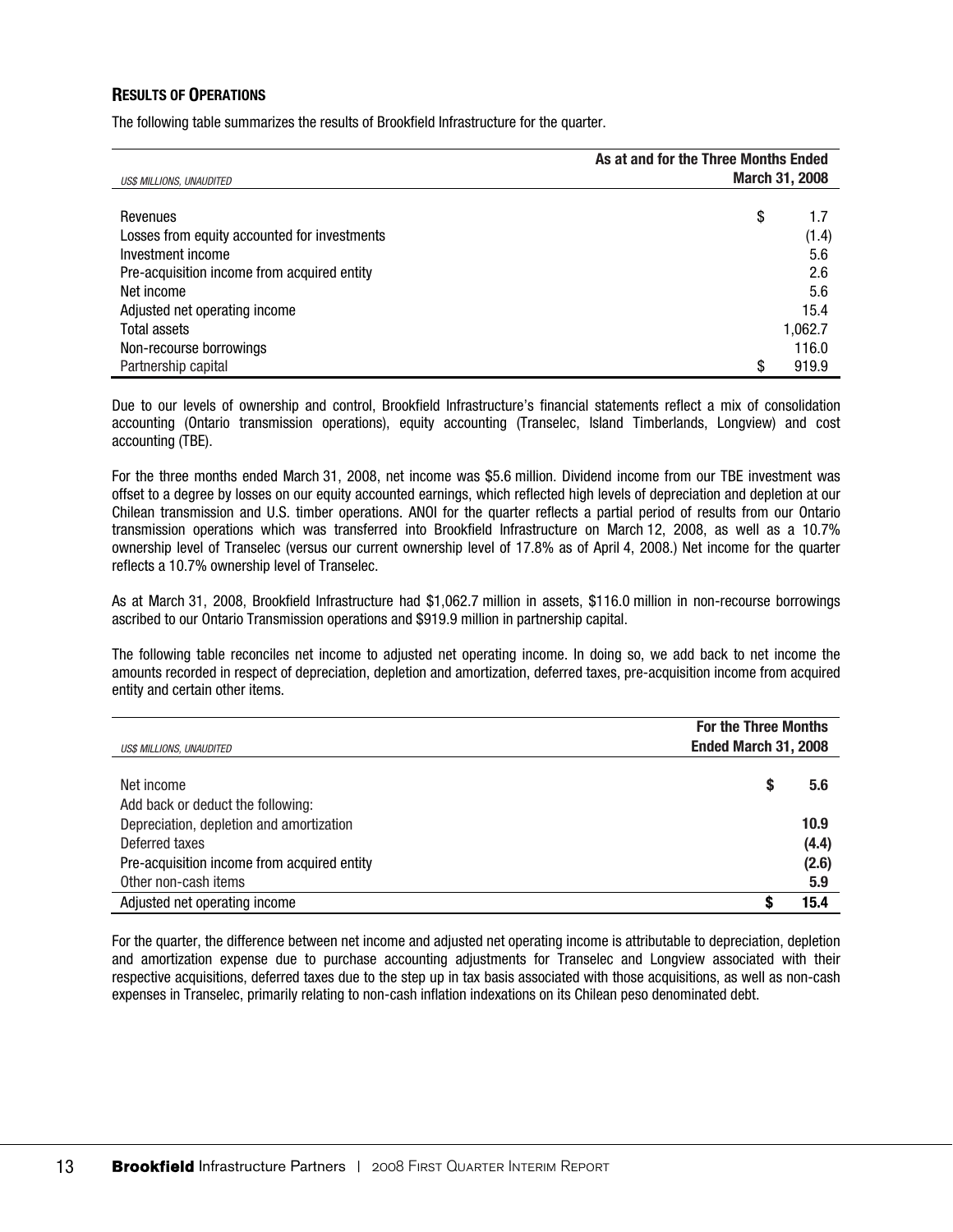For the quarter, the following table presents both net income and adjusted net operating income on a segmented basis:

| US\$ MILLIONS, UNAUDITED                                                           |    | <b>For the Three Months</b><br>Ended March 31, 2008 |  |  |
|------------------------------------------------------------------------------------|----|-----------------------------------------------------|--|--|
| Net income (loss) by segment                                                       |    |                                                     |  |  |
| <b>Electricity transmission</b>                                                    | \$ | 8.8                                                 |  |  |
| Timber                                                                             |    | (1.6)                                               |  |  |
| Corporate                                                                          |    | (1.6)                                               |  |  |
| Net income                                                                         | S  | 5.6                                                 |  |  |
| Adjusted net operating income (loss) by segment<br><b>Electricity transmission</b> | S  | 12.3                                                |  |  |
| Timber                                                                             |    | 4.7                                                 |  |  |
| Corporate                                                                          |    | (1.6)                                               |  |  |
| Adjusted net operating income                                                      | S  | 15.4                                                |  |  |

Our results reflect a strong performance by our transmission segment, combined with continuing weakness in our timber segment due primarily to the impact of the softness that the U.S. housing market is having on sawlog pricing. Net income of \$8.8 million from our transmission segment was partly offset by a loss of \$1.6 million from our timber segment. Adjusted net operating income from our transmission segment was \$12.3 million compared with \$4.7 million from our timber segment.

For our proforma results, the following table presents both net income and adjusted net operating income on a segmented basis:

|                                          | For the three-month period |       |                |       |
|------------------------------------------|----------------------------|-------|----------------|-------|
|                                          |                            |       | ended March 31 |       |
| US\$ MILLIONS, UNAUDITED                 |                            | 2008  |                | 2007  |
|                                          |                            |       |                |       |
| Net income (loss) by segment             |                            |       |                |       |
| <b>Electricity transmission</b>          | \$                         | 9.4   | \$             | 8.9   |
| Timber                                   |                            | (1.6) |                | (1.4) |
| Corporate                                |                            | (2.5) |                | (2.5) |
| Net income                               | \$                         | 5.3   | \$             | 5.0   |
|                                          |                            |       |                |       |
| Adjusted net operating income by segment |                            |       |                |       |
| <b>Electricity transmission</b>          | \$                         | 20.5  | \$             | 12.6  |
| Timber                                   |                            | 4.7   |                | 2.2   |
| Corporate                                |                            | (2.5) |                | (2.5) |
| Adjusted net operating income            | \$                         | 22.7  | \$             | 12.3  |

## **OPERATING PLATFORMS**

In this section, we review the results of our principal operating platforms.

### **ELECTRICITY TRANSMISSION**

Our transmission segment generates stable revenue that is governed by regulated frameworks and long-term contracts. Accordingly, we expect this segment to produce consistent revenue and margins that should increase with inflation and other factors such as operational improvements. We also expect to achieve continued growth in revenues and income as we earn a return on investments of additional capital into our existing operations and through acquisitions.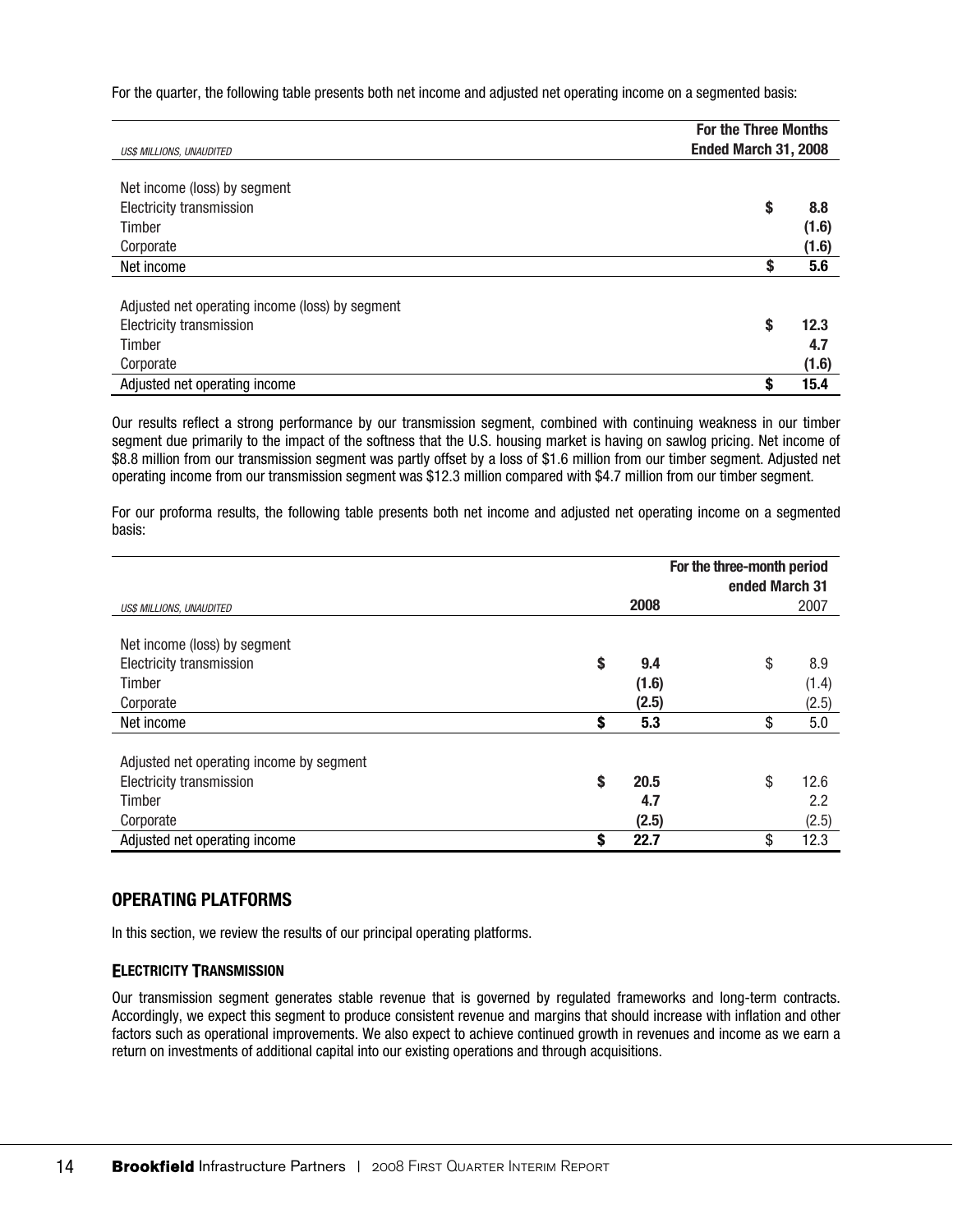The following table presents our transmission segment's proportionate share of results for the three-month period ended March 31, 2008. For TBE, which is accounted for on a cost basis, these results reflect its dividend income.

| US\$ MILLIONS, UNAUDITED                    |    | 2008  |
|---------------------------------------------|----|-------|
|                                             |    |       |
| Revenue                                     | \$ | 10.9  |
| Costs attributed to revenues                |    | (1.4) |
| Dividend income                             |    | 5.6   |
| Net operating income                        |    | 15.1  |
| Interest expense                            |    | (2.7) |
| Cash taxes                                  |    | (0.1) |
| Adjusted net operating income               |    | 12.3  |
| Depreciation and amortization               |    | (2.3) |
| Pre-acquisition income from acquired entity |    | 2.6   |
| Deferred taxes and other items              |    | (3.8) |
| Net Income                                  | S  | 8.8   |

On a proportionate basis, our transmission segment earned \$15.1 million of net operating income, \$12.3 million of adjusted net operating income and \$8.8 million of net income for the three months ended March 31, 2008. ANOI for the quarter reflects a partial period of results from our Ontario transmission operations, which were transferred into Brookfield Infrastructure on March 12, 2008.

The following table presents the transmission segment's proforma proportionate share of results for the three-month periods ended March 31, 2008 and 2007.

| US\$ MILLIONS, UNAUDITED       | 2008       | 2007       |
|--------------------------------|------------|------------|
|                                |            |            |
| Revenue                        | \$<br>24.6 | \$<br>18.8 |
| Costs attributed to revenues   | (2.9)      | (3.0)      |
| Dividend income                | 5.6        | 4.2        |
| Net operating income           | 27.3       | 20.0       |
| Other Income                   | (0.1)      | (0.1)      |
| Interest expense               | (5.6)      | (6.1)      |
| Cash taxes                     | (1.1)      | (1.2)      |
| Adjusted net operating income  | 20.5       | 12.6       |
| Depreciation and amortization  | (4.8)      | (3.8)      |
| Deferred taxes and other items | (6.3)      | 0.1        |
| Net income                     | 9.4        | 8.9<br>S   |

On a proforma proportionate basis, our transmission businesses recorded strong results, earning \$27.3 million in net operating income, \$20.5 million of adjusted net operating income and \$9.4 million of net income for the three months ended March 31, 2008, compared to \$20.0 million of net operating income, \$12.6 million of adjusted net operating income and \$8.9 million of net income for the same period of 2007. The increase in net operating income was a result of improved results in our Chilean operations due to increased operating margins and net non-recurring revenue of \$2.8 million. Adjusting for the non-recurring revenue, operating margins at our Chilean transmission operations increased to 85.0% for 2008, in comparison with 82.0% for the quarter ended March 31, 2007, primarily as a result of the impact of favorable foreign exchange rates, revenue associated with commissioning of growth capital expenditures during the period and inflation indexation of revenues. We also received greater dividends generated from our Brazilian investment, which increased by \$1.4 million to \$5.6 million for the quarter. Dividends from TBE are paid on a periodic basis, not necessarily quarterly. For the quarter, we also benefited from lower interest expense relative to last year as a result of a shareholder loan in our Chilean transmission operations that negatively impacted our results in the first half of 2007, which was subsequently converted into equity. Offsetting these benefits were certain non-cash expenses in our Chilean transmission operations primarily as a result of higher depreciation and amortization, as well as non-cash inflation indexations on our Chilean peso denominated debt. Depreciation and amortization increased to \$4.8 million from \$3.8 million in the comparable period in 2007. Maintenance capital expenditures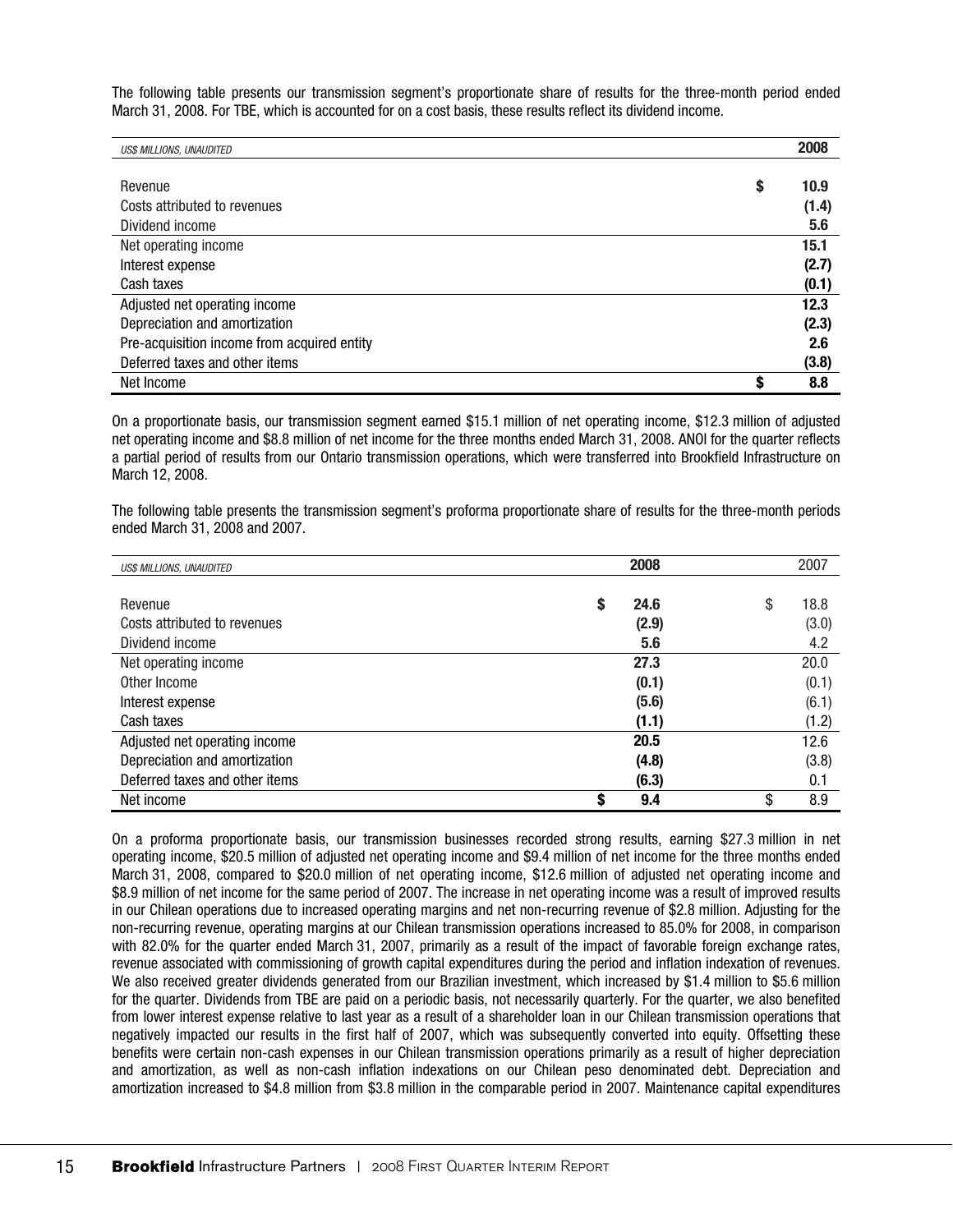for our transmission segment were \$1.5 million and \$1.6 million for the quarters ended March 31, 2008 and 2007, respectively.

Our transmission operations have a combination of regulatory and contractual frameworks, some of which are indexed by inflation. For our transmission operations with revenue indexation, increases in revenue are primarily a result of inflation and growth capital expenditures. For our remaining operations, revenue increases are primarily attributable to growth capital expenditures.

The following table breaks down our proportionate share of revenue by these categories:

|                                                                          | Three Months Ended March 31 |                 |  |
|--------------------------------------------------------------------------|-----------------------------|-----------------|--|
| US\$ MILLIONS, UNAUDITED                                                 | 2008                        | 2007            |  |
| Contractual revenue with indexation<br>Regulated revenue with indexation | 7.8<br>5.3                  | 6.3<br>S<br>4.2 |  |
|                                                                          | 13.1                        | 10.5            |  |
| Other transmission revenue                                               | 11.5                        | 8.3             |  |
|                                                                          | 24.6                        | 18.8            |  |

Our revenues with indexation increased by 24.8% in 2008. Of the total, \$0.7 million was attributable to growth capital expenditures. The balance was a result of favorable foreign exchange rates and inflation indexation. On an annualized basis, Chilean inflation was 7.0% and U.S. inflation was 2.9% in the first quarter of 2008.

### **BUSINESS DEVELOPMENTS**

On April 4, 2008, Transelec increased its regulated high voltage transmission asset base by approximately \$110.9 million to a total of \$494.4 million as a result of a favorable rate case outcome. The terms of our stock purchase agreement required that our consortium pay a purchase price adjustment to the seller of \$160.8 million, in respect of this increase. On April 4, 2008, in conjunction with the funding of this purchase price adjustment, Brookfield Infrastructure increased its ownership in its Chilean transmission operations to 17.8% from 10.7% at a cost of \$131.1 million, including purchase price adjustments.

Following favorable movements of the Chilean peso relative to the U.S. dollar, Transelec is working on increasing the amount of its foreign currency hedge portfolio to lock in value at current foreign exchange levels.

Our TBE investment is subject to put/call agreements with third parties whereby we have the right to sell and the third parties have the right to buy our investments at a price that will yield a real, compounded annual return in Brazilian reis equal to 14.8%, after taking into account all distributions received to date. We have the right to exercise our put between September 16, 2008 and November 15, 2008. If we do so, the transaction would close after regulatory approval which we estimate would take approximately three months. For two months following the expiration of our put option, the third parties have a corresponding right to call our investment at a price calculated with the same formula.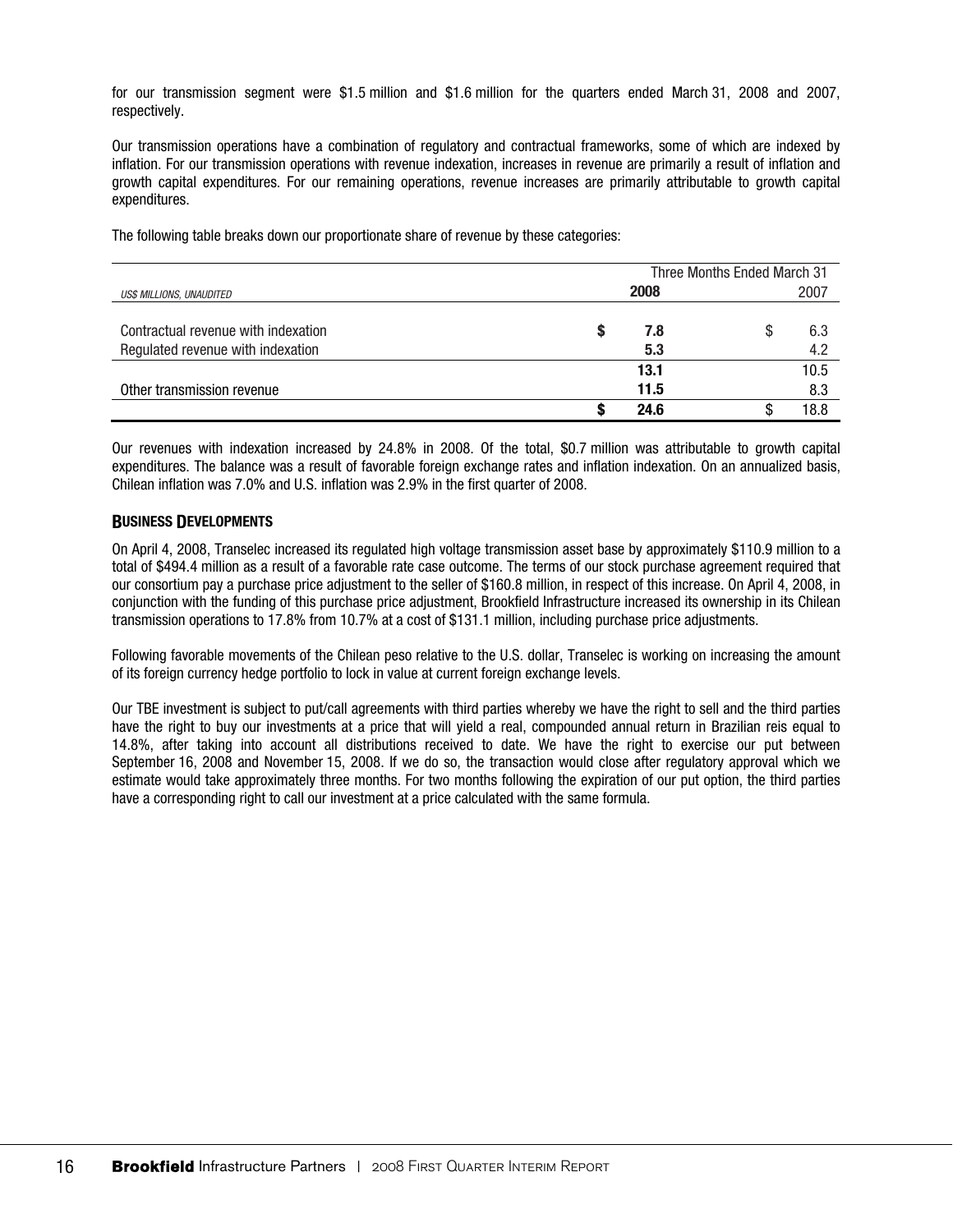### **TIMBER OPERATIONS**

Our timber operations consist of high quality timberlands located in the coastal region of British Columbia, Canada and the Pacific Northwest region of the U.S. These timberlands are characterized by their ability to generate strong operating margins due to the premium prices that can be earned for many of their species. These operations are expected to provide attractive risk adjusted returns on capital employed over the long term.

The following table presents our timber segment's proportionate share of financial results for the three-month period ended March 31, 2008.

|                                          | For the<br><b>Three Months Ended</b> |        |
|------------------------------------------|--------------------------------------|--------|
| US\$ MILLIONS, UNAUDITED                 | <b>March 31,2008</b>                 |        |
| Revenue                                  | S                                    | 31.1   |
| Costs attributed to revenues             |                                      | (19.9) |
| Net operating income                     |                                      | 11.2   |
| Investment and other income              |                                      | 0.4    |
| Interest expense                         |                                      | (6.6)  |
| Cash taxes                               |                                      | (0.3)  |
| Adjusted net operating income            |                                      | 4.7    |
| Depreciation, depletion and amortization |                                      | (8.6)  |
| Deferred taxes and other items           |                                      | 2.3    |
| Net loss                                 |                                      | (1.6)  |

On a proportionate basis, our timber operations generated \$11.2 million of net operating income, \$4.7 million of adjusted net operating income and a net loss of \$1.6 million for the period ended March 31, 2008. For the quarter, our results were impacted by unfavorable conditions in the structural lumber market as a result of the slumping U.S. housing sector. However, not all products have been adversely impacted, and as a result, we shifted our product mix where possible to products whose prices have remained stronger in the current environment. Appearance grade Douglas-fir, whitewood products, cedar and pulp logs have performed relatively better than our second growth Douglas-fir logs. However, many of these products are lower margin than second growth Douglas-fir and consequently, this shift in product mix has reduced our overall margin. Additionally, we have increased our exports to the Asian market which yielded premium pricing to the North American market. In order to preserve the value of our high value timber resource, we are delaying the planned increase in our harvest volumes until demand and pricing improve.

The following table presents our timber segment's proforma proportionate share of financial results for the three-month period ended March 31, 2008 and 2007.

| <b>US\$ MILLIONS, UNAUDITED</b>          | 2008      | 2007      |
|------------------------------------------|-----------|-----------|
|                                          |           |           |
| Revenue                                  | 31.1<br>S | S<br>31.9 |
| Costs attributed to revenues             | (19.9)    | (16.8)    |
| Net operating income                     | 11.2      | 15.1      |
| Investment and other income              | 0.4       | (6.2)     |
| Interest expense                         | (6.6)     | (6.9)     |
| Cash taxes                               | (0.3)     | 0.3       |
| Adjusted net operating income            | 4.7       | 2.3       |
| Depreciation, depletion and amortization | (8.6)     | (3.2)     |
| Deferred taxes and other items           | 2.3       | (0.4)     |
| Net losses                               | (1.6)     | (1.3)     |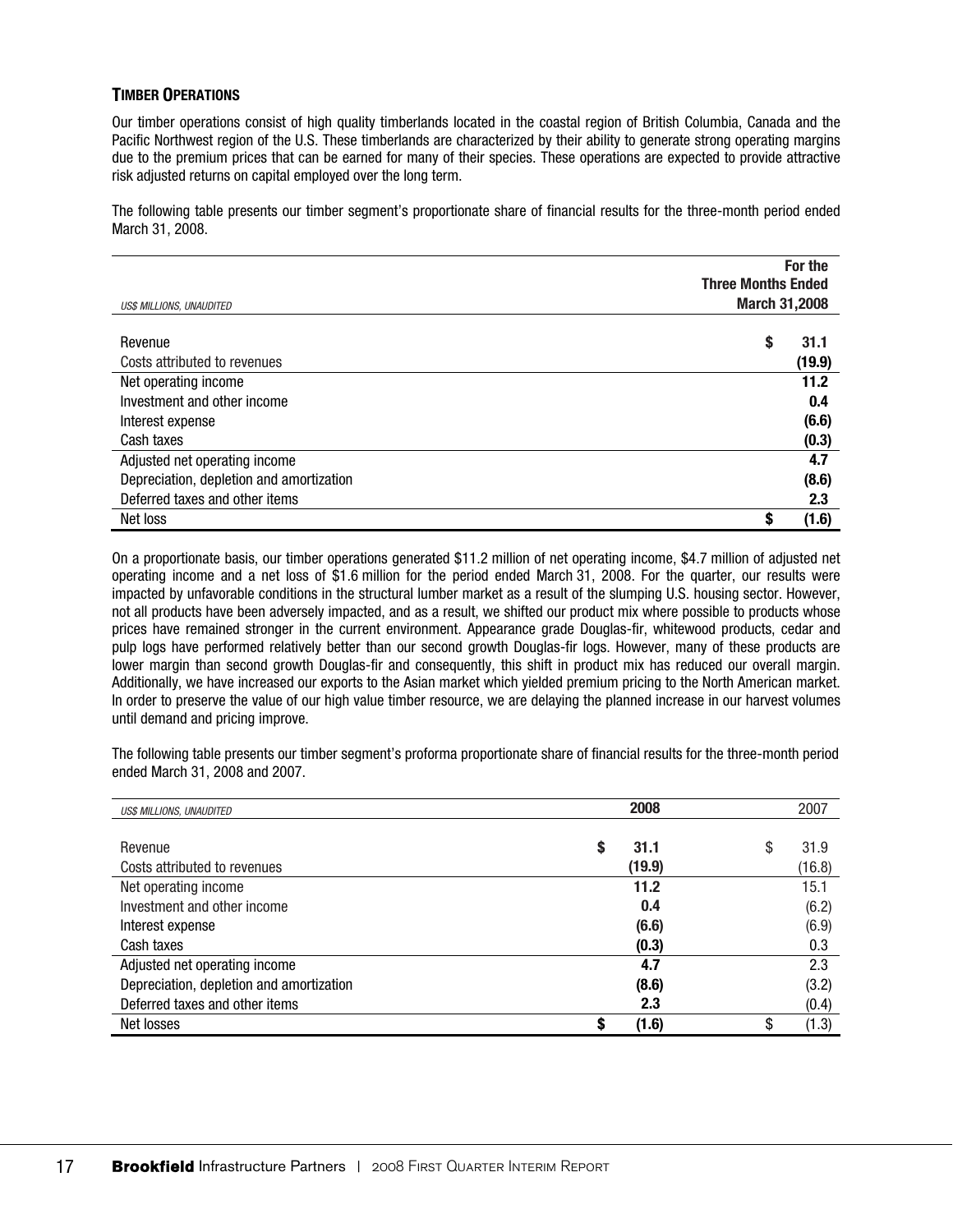On a proportionate proforma basis, our timber operations generated \$11.2 million of net operating income, \$4.7 million of adjusted net operating income and a net loss of \$1.6 million for the quarter ended March 31, 2008, compared to \$15.1 million of net operating income, \$2.3 million of adjusted net operating income and a net loss of \$1.3 million for the same quarter of 2007.

In our Canadian operations, we shifted our harvest toward cedar and other appearance grade products for which prices are, in the case of cedar, actually higher year-over-year. We also increased our exports to the Asian market to 28.6% (versus 19.0% in the comparable period last year) in response to the greater relative strength of this market. However, due to lower selling prices for commodity products and greater harvest costs for cedar and appearance grade products, a large component of which is harvested from primary growth stands, margins at our Canadian operations were 28.7% for the quarter versus 37.8% in the prior year. The end result was a decrease in net operating income of approximately \$3.0 million on a year over year basis.

In our U.S. timber operations, as a result of strong demand and pricing for pulp logs, we increased our proportion of sales of this product category. This change in mix was accomplished by shifting production to stands with a greater proportion of pulp logs and low grade sawlogs. However, while this strategy offered an opportunity to achieve reasonable sales realizations and protect long-term values, margins for these lower value products are lower than in our higher value Douglas-fir stands resulting in lower overall profitability. We also took advantage of the greater relative strength of Asian markets by increasing our exports to 27.5% (versus 14.2% in the comparable period last year). On the expense side, our U.S. timber operations also experienced non-recurring costs primarily as a result of storm related salvage operations. For the quarter, margins decreased to 40.8% versus 50.7% in the prior year. The end result was a decrease of approximately \$2.0 million in net operating income on a year-over-year basis. Adjusted net operating income increased for the quarter ended March 31, 2008 relative to the prior year due to our share of a one-time advisory fee of \$6.5 million paid by Longview relating to its sale to Brookfield in the second quarter of 2007.

Net loss for the quarter ended March 31, 2008 reflects a higher level of depreciation and depletion as a result of the application of purchase accounting following the close of our acquisition of Longview in April 2007. For the periods ended March 31, 2008 and 2007, depreciation, depletion and amortization were \$8.6 million and \$3.2 million, respectively. Maintenance capital expenditures were \$0.9 million and \$1.4 million for the quarters ended March 31, 2008 and 2007, respectively.

| US\$ MILLIONS, VOLUME IN THOUSANDS, | Period Ended March 31, 2008 |               | Period Ended March 31, 2007 |                 |               |           |
|-------------------------------------|-----------------------------|---------------|-----------------------------|-----------------|---------------|-----------|
| <b>UNAUDITED</b>                    | Harvest $(m^3)$             | Sales $(m^3)$ | <b>Revenue</b>              | Harvest $(m^3)$ | Sales $(m^3)$ | Revenue   |
|                                     |                             |               |                             |                 |               |           |
| Douglas-fir                         | 198.5                       | 207.4         | 17.8                        | 290.3           | 229.0         | 21.0<br>S |
| Whitewood                           | 72.9                        | 96.3          | 6.0                         | 95.9            | 90.5          | 5.9       |
| <b>Other</b>                        | 65.1                        | 63.4          | 7.3                         | 49.5            | 38.9          | 3.9       |
|                                     | 336.5                       | 367.1         | 31.1                        | 435.7           | 358.4         | 30.8      |
| Gain on HBU and other sales         |                             |               |                             |                 |               |           |
|                                     |                             |               | 31.1                        |                 |               | 31.9<br>S |

The following table summarizes our proportionate share of operating metrics for our timber operations:

For the quarter ended March 31, 2008, Douglas-fir sales volumes decreased by 9.4% compared to the same quarter of 2007, primarily due to a reduction in Douglas-fir in our product mix. Sales volumes for whitewood and other logs increased by 23.4%, reflecting better relative market conditions for whitewood sawlogs, pulp logs and cedar.

The average realized price for Douglas-fir was down by 6% compared to the prior year as this product was most affected by softness in the structural lumber market. However, the average realized price for our other category increased by 8% due to strong pricing for pulp logs and cedar.

Our share of HBU gains and other sales were nil for the quarter ended March 31, 2008, as compared to \$1.1 million for the quarter ended March 31, 2007 as a result of a delay in timing of HBU sales.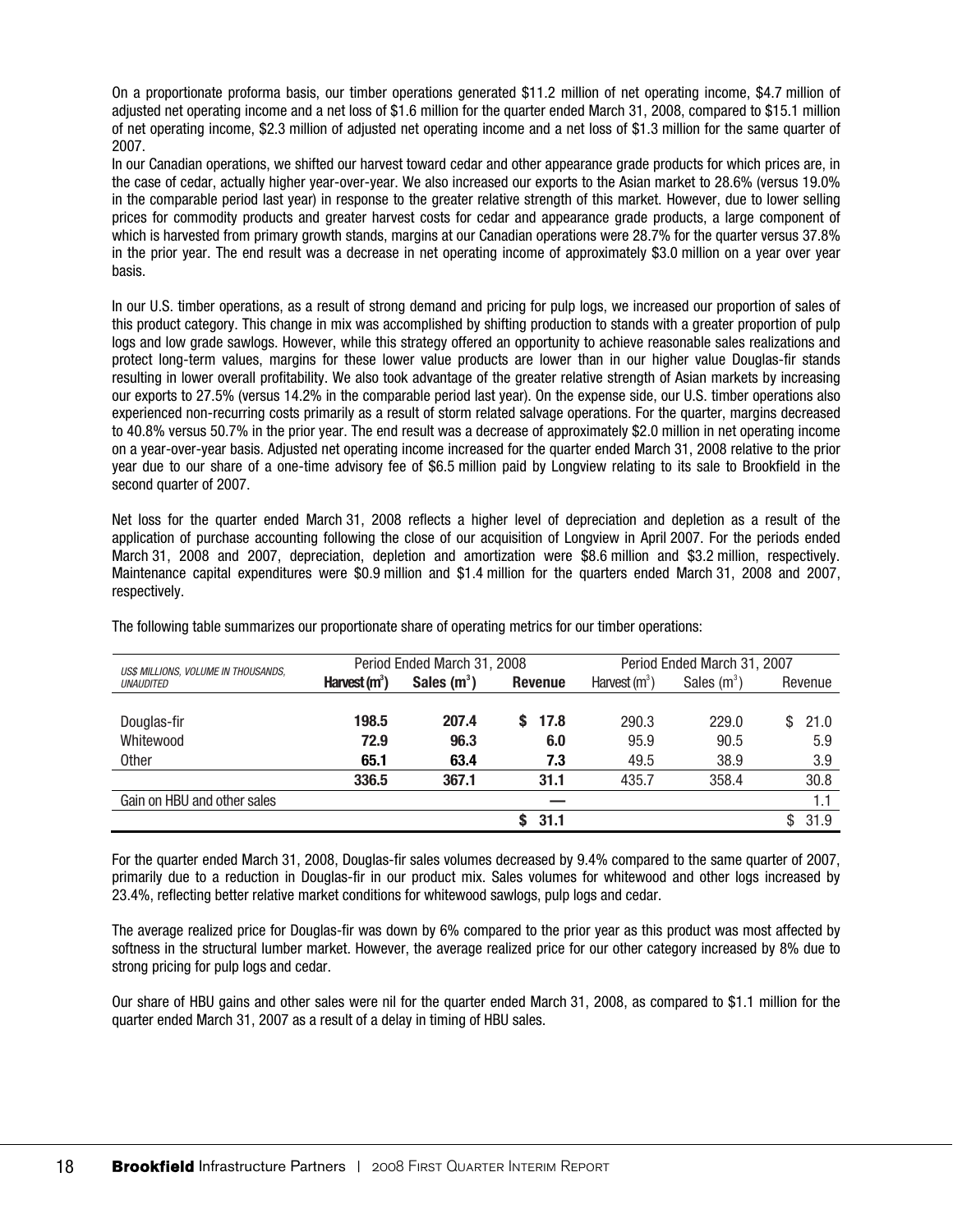### **BUSINESS DEVELOPMENTS**

On April 3, 2008, Longview secured \$1 billion of long-term financing from a lending syndicate. This issuance consists of three equal, fixed-rate tranches with an average term of 7.3 years and an average coupon of 5.17%, as well as a five-year \$75 million floating rate note priced at LIBOR plus 160 basis points.

We have entered into an agreement with Brookfield that provides for us to acquire an additional indirect interest in Longview in the event that Brookfield contributes its remaining interest in Longview to a timberlands focused partnership with institutional investors. The agreement provides that we will participate in any such partnership through a combined commitment of up to \$600 million provided that (i) third-party institutional investors commit at least \$400 million; (ii) the transfer of Longview is at a price equal to the appraised value of the timberlands and real estate plus working capital; and (iii) the transaction is completed within 18 months of December 2007. Our agreement is also subject to a financing condition in our favor.

### **OUTLOOK**

We believe operating results for the timber segment will consistently improve over the long term, however, they are highly dependent on harvest levels and log prices.

Although it is difficult to predict the impact of variances in these factors, we believe that we will achieve increases in adjusted net operating income and net income from this segment of our business for the following two reasons:

- 1) Increase in harvest levels. Production levels in the first quarter of 2008 in our Canadian operations were 8% below planned levels, due to unfavorable weather conditions. We expect production levels to return to planned levels going forward. As a result of a substantial surplus of merchantable, standing inventory in our U.S. operations, we expect to increase harvest levels by approximately 40% relative to historical harvest levels and sustain this higher level for a period of 10 years before returning to a long-run sustainable yield of approximately 10% above current levels. In order to capture the full value of this inventory, this increase in harvest will be staged in as market conditions improve. We currently anticipate operating at harvest plan commencing during 2009.
- 2) Increased margins. As our product mix evolves over time to a greater percentage of secondary harvest relative to primary harvest in our Canadian operations, we expect our margins to increase due to the lower harvesting costs of this product.

In the near term, we expect that the softness in the U.S. housing market, exacerbated by extreme dislocations in the mortgage financing market, will result in continued reduction in demand from sawmills that produce structural lumber for the housing market, putting downward pressure on sawlog prices. Over the mid-to-long term, we expect that our timber operations will be positively impacted by a number of fundamental factors affecting the supply of timber in the markets that we serve, namely (i) the western Canadian mountain pine beetle infestation which is having a significant impact on the supply of Canadian timber from the interior of British Columbia and Alberta; (ii) Russian timber supply to the Asian markets, which is expected to be constrained as a result of Russia's newly implemented log export restrictions; and (iii) timberlands that are continuing to be withdrawn for conservation and alternate uses.

# **CAPITAL RESOURCES AND LIQUIDITY**

### **EXPENSES**

We estimate that our general and administrative costs related to Brookfield Infrastructure will be approximately \$5 million per annum on a going-forward basis. Prospectively, any base fees and/or performance fees paid by our operations to Brookfield will be netted against the base fees and/or incentive distributions payable to Brookfield under the Master Services Agreement and other arrangements in order to avoid double payment of fees.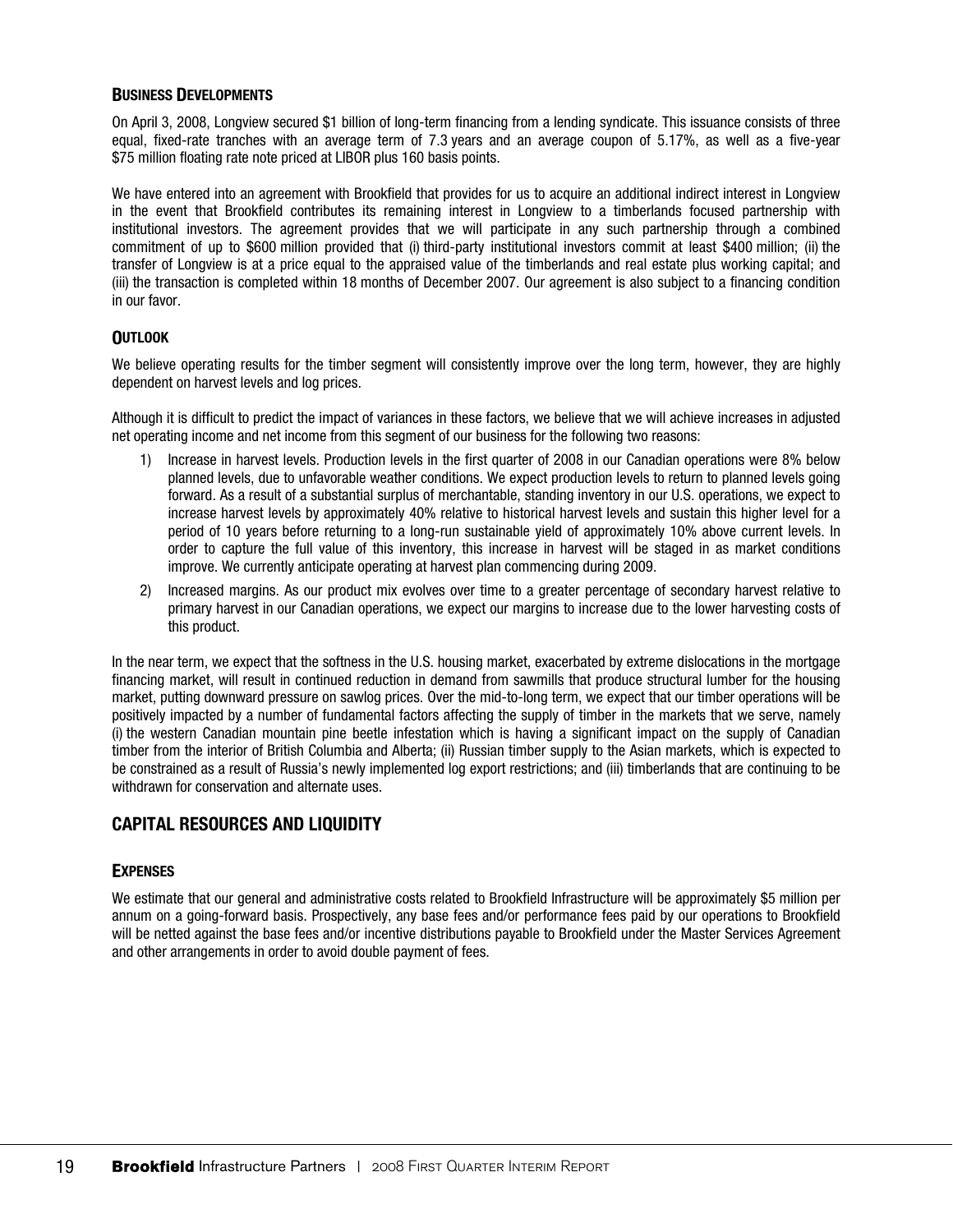### **CAPITAL EXPENDITURES**

Maintenance capital expenditures are expenditures that are required to maintain the current revenue generating capability of our asset base; these expenditures do not increase our revenues. Growth capital investments are investments on which we expect to earn additional revenues; as these investments are typically discretionary, we invest this capital if we believe we can earn attractive risk-adjusted returns.

For the quarter ended March 31, 2008, Brookfield Infrastructure's share of maintenance capital expenditures (based on 17.8% ownership of our Chilean transmission operations) was \$2.3 million compared to \$2.7 million for the same period in 2007. For the quarter ended March 31, 2008, approximately \$1.4 million of maintenance capital expenditures were related to our transmission segment and approximately \$0.9 million of maintenance capital expenditures were related to our timber segment.

For the quarter ended March 31, 2008, our share of growth capital investments (based on 17.8% ownership of our Chilean transmission operations) was \$1.0 million, comprised almost exclusively of regulated transmission projects, which increased our regulated asset base and accordingly should result in additional adjusted net operating income, compared to \$0.2 million in 2007.

Based on our current operations, we expect our share of maintenance capital expenditures will be approximately \$15 million per year.

# **CAPITAL RESOURCES AND LIQUIDITY**

The nature of our asset base and the quality of associated cash flows enable us to maintain a stable and low cost capitalization. We attempt to maintain sufficient financial liquidity at all times so that we are able to participate in attractive opportunities as they arise, better withstand sudden adverse changes in economic circumstances and maintain a relatively high distribution of our adjusted net operating income to unitholders.

Our principal sources of liquidity are undrawn credit and equity facilities, cash flow from our operations and access to public and private capital markets. We also structure the ownership of our assets to enhance our ability to monetize them to provide additional liquidity if necessary. At March 31, 2008, we had approximately \$118.0 million of cash for working capital purposes and to fund our increased ownership in Transelec. Furthermore, we have signed non-binding commitment letters with a number of banks to provide a credit facility of \$440 million, and Brookfield has provided Brookfield Infrastructure with an equity commitment in the amount of \$200 million. The equity commitment may be called by the Partnership and/or Brookfield Infrastructure in exchange for the issuance of a number of units of the Partnership or of Brookfield Infrastructure, as the case may be, to Brookfield, corresponding to the amount of the equity commitment called divided by the five day, volume-weighted average trading price for the Partnership's units. This liquidity will be used for general corporate working capital purposes as well as to fund growth capital investments and acquisitions.

Adjusted net operating income represents the funds that are available to pay distributions to unitholders and fund maintenance capital expenditures. Our Managing General Partner has adopted a distribution policy for our partnership pursuant to which our partnership will make quarterly cash distributions in an initial amount of \$0.265 per unit. This distribution policy targets a distribution level that is sustainable on a long-term basis while retaining sufficient liquidity for capital expenditures within our current operations and general purposes. We believe that a distribution of 60% to 70% of adjusted net operating income will allow us to meet these objectives. From time-to-time our distributions may exceed these percentages as a result of acquisitions that are attractive on a long-term cash flow and/or total return basis but are not immediately accretive to adjusted net operating income.

## **CAUTIONARY STATEMENT REGARDING FORWARD-LOOKING STATEMENTS**

This Report contains forward-looking information within the meaning of Canadian provincial securities laws and "forwardlooking statements" within the meaning of certain securities laws including Section 27A of the U.S. Securities Act of 1933, as amended, Section 21E of the U.S. Securities Exchange Act of 1934, as amended, "safe harbor" provisions of the United States Private Securities Litigation Reform Act of 1995 and in any applicable Canadian securities regulations. We may make such statements in this report, in other filings with Canadian regulators or the SEC or in other communications. These forwardlooking statements include among others, statements with respect to revenue, margin and growth expectations for our electricity transmission business, receipt, amount and use of proceeds from the exercise of the TBE put option, return on capital expectations and anticipated margins in connection with our timber operations, developing new channels to access the timber export market, future HBU sales, integrating and creating and benefiting from efficiencies from the acquisition by